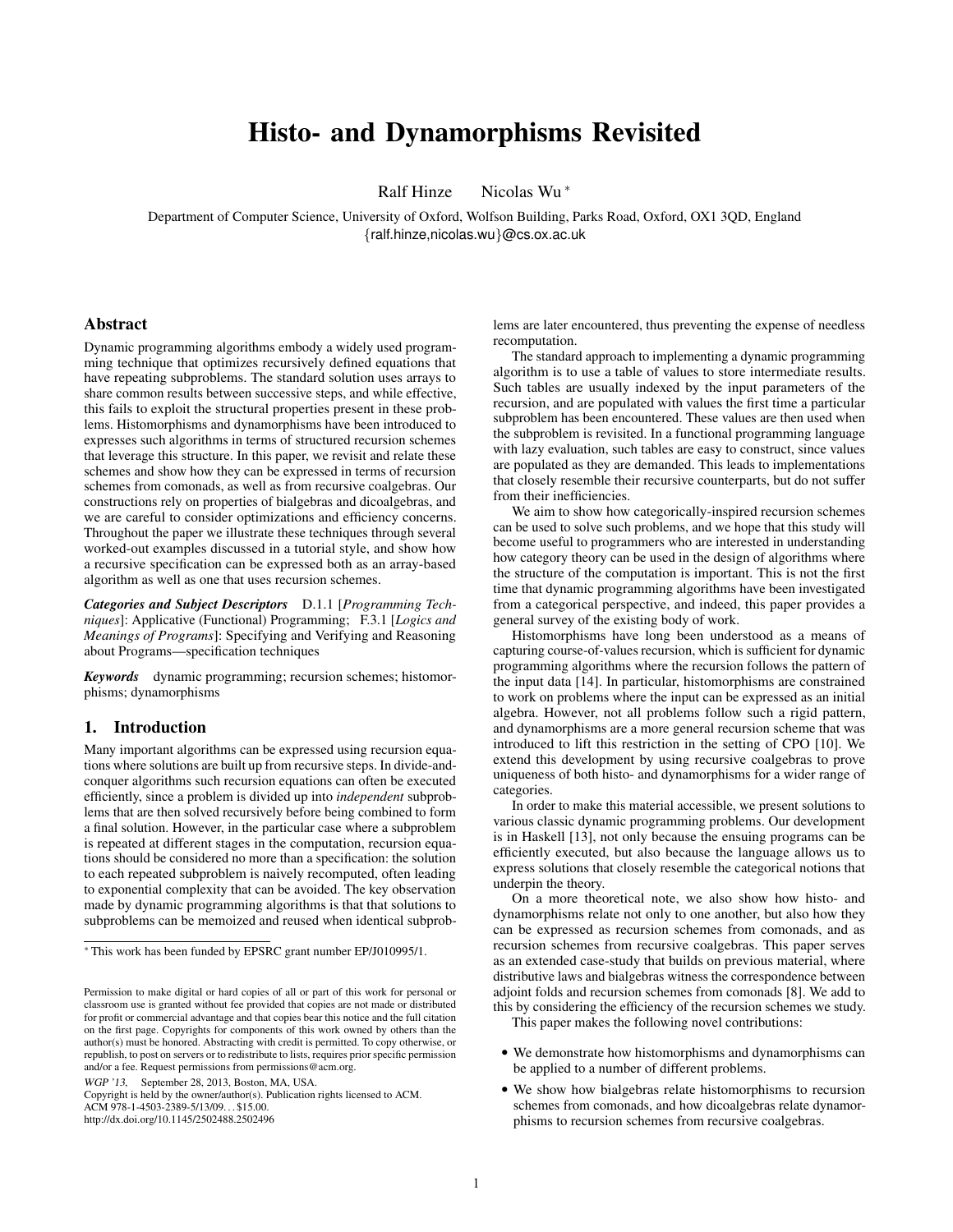- We use these relationships to derive optimized versions of histoand dynamorphisms.
- We use type families to witness efficient implementations of inductive types from base functors in Haskell.

The work in this paper draws significantly from categorical machinery. As such, we assume that the reader has at least some basic knowledge of the categorical trinity: categories, functors and natural transformations. Aside from these, we also assume that the reader has an understanding of initial algebras and comonads; these notions will be introduced formally, but we will not linger long on these constructions. No further knowledge will be required, and we will introduce such notions as cofree comonads, distributive laws, bialgebras, and the (co)-Eilenberg-Moore category when they are required.

The paper is structured as follows. Section [2](#page-1-0) introduces a number of dynamic programming algorithms that will be revisited throughout the paper. A brief overview of some of the basic concepts we use is given in Section [3.](#page-3-0) We introduce histomorphisms in Section [4](#page-3-1) and relate these to recursion schemes from comonads in Section [5.](#page-4-0) We then introduce dynamorphisms in Section [6](#page-8-0) and relate these to recursion schemes from recursive coalgebras in Section [7.](#page-8-1) Finally, we present related work in Section [8,](#page-11-4) and conclude in Section [9.](#page-11-5)

# <span id="page-1-0"></span>2. Dynamic Programming

Before looking at the construction of histo- and dynamorphisms we first take a look at at the different kinds of algorithms that fit under the umbrella of dynamic programming. Dynamic programming relies on the *principle of optimality*, where the optimal solution to a problem can be determined by first breaking the problem into subproblems, optimally solving those subproblems, and combining the ensuing subsolutions into a final answer.

*The knapsack problem* A classic example of of a dynamic algorithm is the *unbounded knapsack problem*. Suppose we are interested in maximizing the total value of elements that are placed into a knapsack with a fixed weight capacity. The elements are chosen from a set of items that are assigned a particular weight and value, each item being unbounded in number. We might represent the set of items as a list of pairs  $(w, v)$ , where *w* is the weight and *v* is the value. For instance, consider the following list:

*wvs* :: 
$$
[(\mathbb{N}, \mathbb{R})]
$$
  
\n*wvs* =  $[(12, 4), (1, 2), (2, 2), (1, 1), (4, 10)]$ .

With a knapsack of capacity 15 the optimal solution is to choose three elements from the 2nd and 5th items, for a total value of 36.

This problem can be solved using a recursive function, that forms the basis of a specification:

```
\mathit{knapsack}_1 : \mathbb{N} \to \mathbb{R}knapsack1
c = maximum0
   [v + knapsack<sub>1</sub> (c - w) | (w, v) ← wvs, 0 < w ∧ w ≤ c].
```
The value of a knapsack with capacity *c* is determined by finding the item in *wvs* that maximizes the value of the knapsack when it has been added: an element of weight *w* and value *v* increases the value of a knapsack by *v*, and decreases its capacity by *w*. Only items with positive weight that can fit into the knapsack are considered. The function  $maximum_0$  returns 0 when given an empty list, and otherwise returns the maximum value in the list.

This specification makes no attempt to be efficient, and naively recomputes the values of knapsacks with capacities that have already been explored. In order to avoid these recomputations, the intermediate results can be stored in a table that is populated by the recursion itself, and used to lookup previously visited values.

$$
knapsack_2 :: \mathbb{N} \to \mathbb{R}
$$
\n
$$
knapsack_2 n = table!n \text{ where}
$$
\n
$$
table = tabulate(0, n) knapsack
$$
\n
$$
knapsack c = maximum_0
$$
\n
$$
[v + table! (c - w) | (w, v) \leftarrow wvs, 0 \le w \land w \le c]
$$

This definition closely mirrors the specification, where the main body of *knapsack* is almost identical to *knapsack*<sub>1</sub>. The key difference is that the recursive calls have been replaced by looking up values in a table. This table is constructed by the function *tabulate*, which takes as its arguments the bounds of the array that is to be constructed and a function that produces values for given indices.

*tabulate* ::(*Ix i*) ⇒ (*i*,*i*) → (*i* → *a*) → Array *i a tabulate ixs f* = *array ixs* [(*i*,*f i*) | *i* ← *range ixs*]

Thus the function *knapsack* and the array *table* are mutually recursive: values are initially tabulated by using the function *knapsack*, and *knapsack* makes use of the table to find values that have already been computed. This relies on lazy evaluation, where values are generated only as they are demanded: it is the calling convention that determines which values are calculated next. We shall see how this sets the pattern of how dynamic programming algorithms can be solved using arrays in the problems that follow. Note that there is an unfulfilled proof obligation here: one must show that the recursion is well-founded; it is precisely this proof that histomorphisms and dynamorphisms provide, and, as we shall see, we will have to work hard to transmogrify the original formulation into the form required by these schemes.

*Catalan numbers* A simple example of a course-of-values program that makes use of all its subcomponents is the evaluation of the *Catalan* numbers. Amongst other things, the Catalan numbers can be used to find the number of distinct well-formed arrangements that can be made with a set of *n* matching parentheses. This can be expressed by a simple recursive definition.

 $catalan_1 :: \mathbb{N} \rightarrow \mathbb{N}$ <br> $catalan_1 0 = 1$  $catalan<sub>1</sub> 0$  $\text{catalan}_1(n+1) = \text{sum} \left[ \text{catalan}_1 i * \text{catalan}_1(n-i) \mid i \leftarrow [0..n] \right]$ 

For example, the value of *catalan*<sup>1</sup> 3 is 5, which can be seen through a simple enumeration of the possibilities:

 $(0,0,0,0,0,0),$   $(0,0,0,0,0,0,0,0,0,0)$ .

The recursive solution works by considering all of the different ways of splitting an expression with parentheses.

Strictly speaking this is not a dynamic programming problem, since we are not seeking an optimal solution. However, it does exhibit the same hallmarks: common subproblems are encountered time and again, and there is scope to share solutions between recursive calls to increase the efficiency of this algorithm. As before, we apply the technique dynamic programming, where array-based memoization is used to store and share results.

$$
\begin{aligned}\n\text{catalan}_2 :: \mathbb{N} \to \mathbb{N} \\
\text{catalan}_2 p &= \text{table} \cdot p \text{ where} \\
\text{table} &= \text{tabulate } (0, p) \text{ catalan} \\
\text{catalan 0} &= 1 \\
\text{catalan } (n+1) &= \text{sum } [\text{table} \cdot i * \text{table} \cdot (n-i) \mid i \leftarrow [0..n]\n\end{aligned}
$$

Again this implementation builds an array that is indexed in place of recursive calls.

*Chain matrix multiplication* The *chain matrix multiplication* problem concerns finding the minimal number of operations required to multiply a chain of matrices of arbitrary length. The multiplication of a  $p \times q$  matrix by a  $q \times r$  matrix yields a matrix of size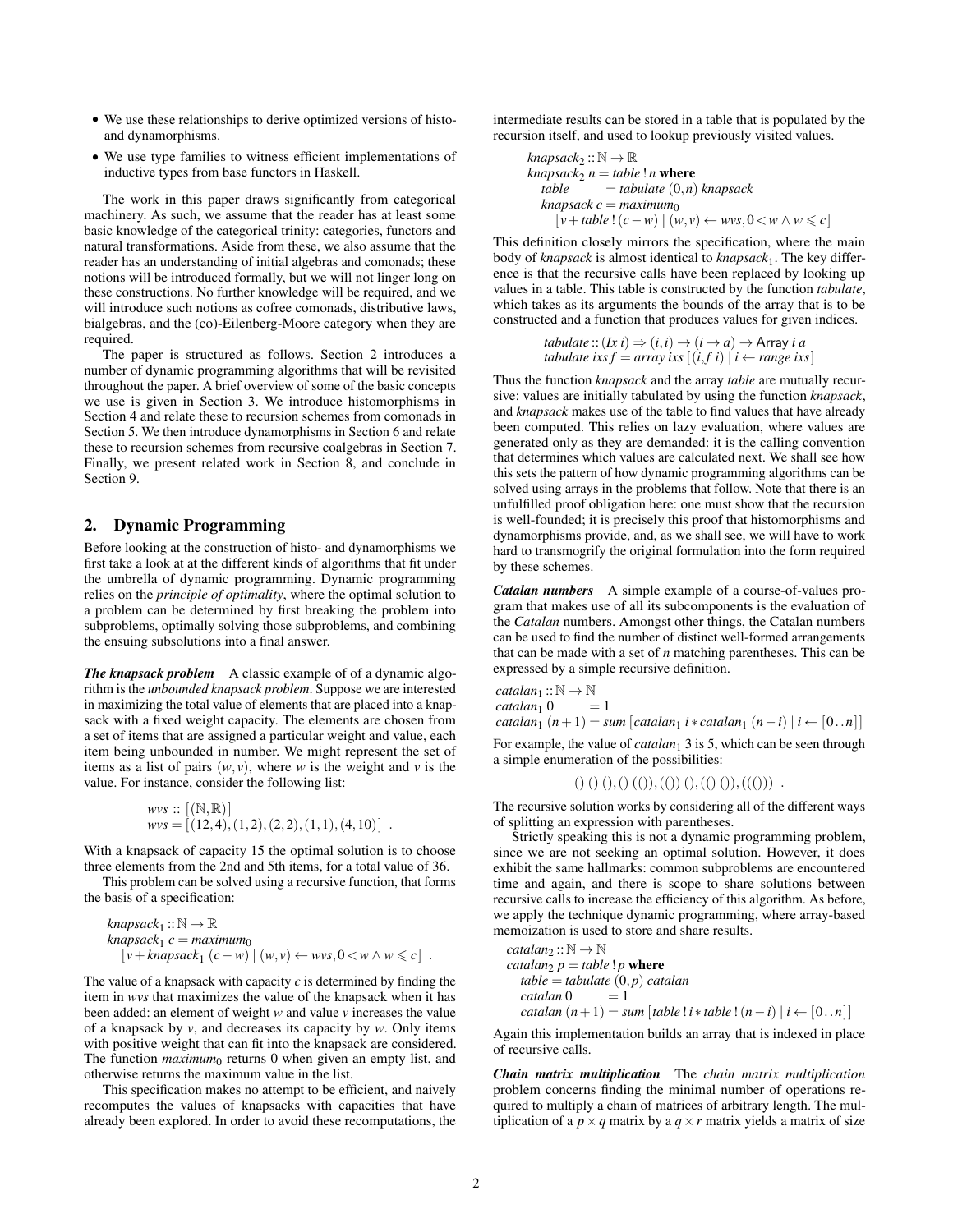$p \times r$  in *pqr* scalar operations. This multiplication is associative, yielding the same result regardless of the order in which more than two matrices are multiplied. However it is easy to show that different parenthesizations can lead to different costs. For example, consider multiplying a chain of three matrices of sizes  $2 \times 3$ ,  $3 \times 5$ , and  $5 \times 7$ . There are two solutions, where multiplying the first two matrices and then the third costs 100 operations, whereas multiplying the last two matrices and then the first costs 147 operations.

The naive solution to this problem is to compute the cost of all possible parenthesizations. This algorithm takes time proportional to the Catalan numbers to generate all the different sequences, each of which is checked in isolation. We can improve upon this solution by using dynamic programming, where the result for any (sub)-parenthesization is calculated only once and reused where appropriate. As usual, we start with a recurrence equation that solves the problem. We assume that the matrices  $A_1 \ldots A_n$  are given to be multiplied, and matrix  $A_k$  has dimensions given by  $a_{k-1} \times a_k$ .

chain<sub>1</sub> :: (N, N) 
$$
\rightarrow
$$
 N  
\nchain<sub>1</sub> (i,j)  
\n| *i* = *j* = 0  
\n| *i* < *j* = minimum [ $a_i * a_{k+1} * a_{j+1} +$   
\nchain<sub>1</sub> (i,k) + chain<sub>1</sub> (k+1,j) | k  $\leftarrow [i..j-1]$ ]

(In a sense, the specification is geared towards an imperative arraybased solution: the argument to the recursion is represented as a pair, which is an efficient representation of a contiguous segment when the data is globally stored in an array.) This solution makes use of the principle of optimality, by noting that the optimal solutions to subproblems can be combined to form the final solution. In this case, the optimal chain for multiplying matrices  $A_i \dots A_j$  is given by finding the value *k* that minimizes the number of scalar operations, when the optimal values for chaining matrices *Ai* ...*A<sup>k</sup>* and  $A_{k+1} \ldots A_j$  are known. The final answer for this is held in *chain*<sub>1</sub> (1,*n*), where *n* is the number of matrices that are being multiplied.

To turn this into a more efficient array-based version, we employ the usual technique and memoize the results of the recursion:

chain<sub>2</sub> :: (
$$
\mathbb{N}, \mathbb{N}
$$
)  $\rightarrow \mathbb{N}$   
\nchain<sub>2</sub>  $(m, n) = table!$   $(m, n)$  where  
\ntable = tabulate ((0,0), (n,n)) chain  
\nchain (i,j)  
\n $i := j = 0$   
\n $i < j = minimum$   $[a_i * a_{k+1} * a_{j+1} +$   
\ntable!  $(i,k) + table!$   $(k+1,j) | k \leftarrow [i..j-1] ]$ .

Although the recursive definition is in two variables, we can capture this quite simply by creating a multi-dimensional array. Note that all the complexity is hidden in the function *tabulate*, which is overloaded on the type of indices.

*The bitonic travelling-salesman problem* The bitonic travellingsalesman problem is a simple variation of the classic NP-hard travelling-salesman problem: given a set of points and distances between each pair of points, the task is to find the shortest route that visits each point exactly once before returning back to the start. The variation is that the points are assumed to be on a plane, and share no *x* coordinate. Furthermore, the solutions are restricted to consider only *bitonic tours*: paths that start at the leftmost point, then move strictly towards the rightmost point, and then move strictly left back to the start, having covered all points. For convenience we assume that there are *m* points,  $p_0 \tcdot p_m$ , ordered by their *x* coordinate. We denote the distance between the points  $p_i$  and  $p_j$  by  $\overline{p_i p_j}$ . Under these circumstances, it can be shown that the optimal path is found in  $O(m^2)$  time.

First we present a solution that uses strong induction over the naturals. We ensure that the value of  $b*itionic<sub>1</sub>* n$  is the length of the



<span id="page-2-0"></span>**Figure 1.** Adding  $p_{n+2}$  to the tour given by *bitonic*<sub>1</sub> *k*.

shortest tour that includes all the points  $p_0 \tildot p_{n+1}$ . The base case is  $bitionic<sub>1</sub> 0$ , which is simply twice the distance between the first two points. For the inductive case, we assume that the result of *bitonic*<sup>1</sup> *i* is the shortest tour for all  $i \leq n$ , and show how to find the shortest tour for *bitonic*<sub>1</sub>  $(n+1)$ . Consider the diagram in Figure [1.](#page-2-0) If we add the point  $p_{n+2}$ , at the far right of the tour, then this must be connected to the point  $p_{n+1}$ , and also to some other point  $p_k$  where  $k \leq n$ . Since the tour is bitonic, this implies that there must be a path that connects the points  $p_{k+1} \nvert p_{n+1}$  in succession. Therefore, a bitonic tour with  $p_{n+2}$  at its rightmost point is given by *bitonic*  $k$ plus these connections, and minus the path between  $p_k$  and  $p_{k+1}$ . We are obviously interested in finding the shortest tour given by some *k*. This is expressed precisely in the following recursive function:

*bitonic*<sub>1</sub>::
$$
\mathbb{N} \to \mathbb{R}
$$
  
\n*bitonic*<sub>1</sub> 0 =  $2 * \overline{p_0 p_1}$   
\n*bitonic*<sub>1</sub> (*n*+1) = *minimum* [*bitonic*<sub>1</sub> *k* -  $\overline{p_k p_{k+1}} + \overline{p_k p_{n+2}}$   
\n+ *sum* [ $\overline{p_i p_{i+1}} | i \leftarrow [k+1..n+1] | k \leftarrow [0..n]$ 

Using this recurrence, the solution is found in *bitonic*<sub>1</sub>  $(m-1)$ . To turn this into an efficient version we must memoize the results of *bitonic*<sup>1</sup> *k* to avoid the recomputation of subsolutions. We omit this definition, since it is similar to the array-based solutions of the previous examples.

A second solution to the bitonic travelling-salesman problem can be formulated that has quite a different invariant. The recursion equation for  $b$ *itonic*<sup> $\prime$ </sup><sub>1</sub> *i j* expresses the minimal traversal of the points that starts at  $p_i$ , travels strictly left to  $p_0$ , and then strictly right to  $p_j$ . We assume that  $i \leq j$ , and that all points smaller than *j* are in the path. Clearly, when  $i = j$  we have a cycle: the final answer is to be found in *bitonic m m*.

 $bitionic'_1::(\mathbb{N},\mathbb{N})\to\mathbb{R}$  $\frac{\partial \text{uonic}_1}{\partial \text{u}}(0,0) = 0$ *bitonic*<sup> $\int_1^1 (0,1) = \overline{p_0 p_1}$ </sup>  $b$ *itonic*<sup> $\int$ </sup><sub>1</sub> $(i, j)$  $\left| i < j-1 \right|$  = *bitonic*<sup>'</sup><sub>1</sub> (*i*,*j* − 1) +  $\overline{p_{j-1} p_j}$  $\int$  *otherwise* = *minimum*  $\left[ \text{bitonic}'_1(k,i) + \overline{p_k p_j} \mid k \leftarrow [0..i-1] \right]$ 

There are two base cases for this recursion. The first case is the tour that contains only the point  $p_0$ , which has a distance of 0. The second base case is a path that connects  $p_0$  and  $p_1$ , which has length  $\overline{p_0 p_1}$ . Now we consider a path from  $p_i$  to  $p_j$ . When  $i < j - 1$ , then we must connect  $p_{j-1}$  and  $p_j$ , since our invariant is that all points less than *j* are in the path, so this distance is added to the result of *bitonic*<sup> $\int$ </sup>  $i(j-1)$ . Otherwise, either  $i = j - 1$  or  $i = j$ , and in both cases we find the minimal path that has one end at *i*, and the other end going through some *k* and immediately to *j*. To turn this into an efficient version we must construct a table in two dimensions. Again, we omit this definition, since as with the previous examples, it follows quite naturally from the recursive specification.

In each of these examples, we turn a recursive definition into a more efficient array-based solution that solves the problem. However, this is unsatisfactory in the sense that we have no guarantee that the recursion is well-defined. In the remainder of the paper we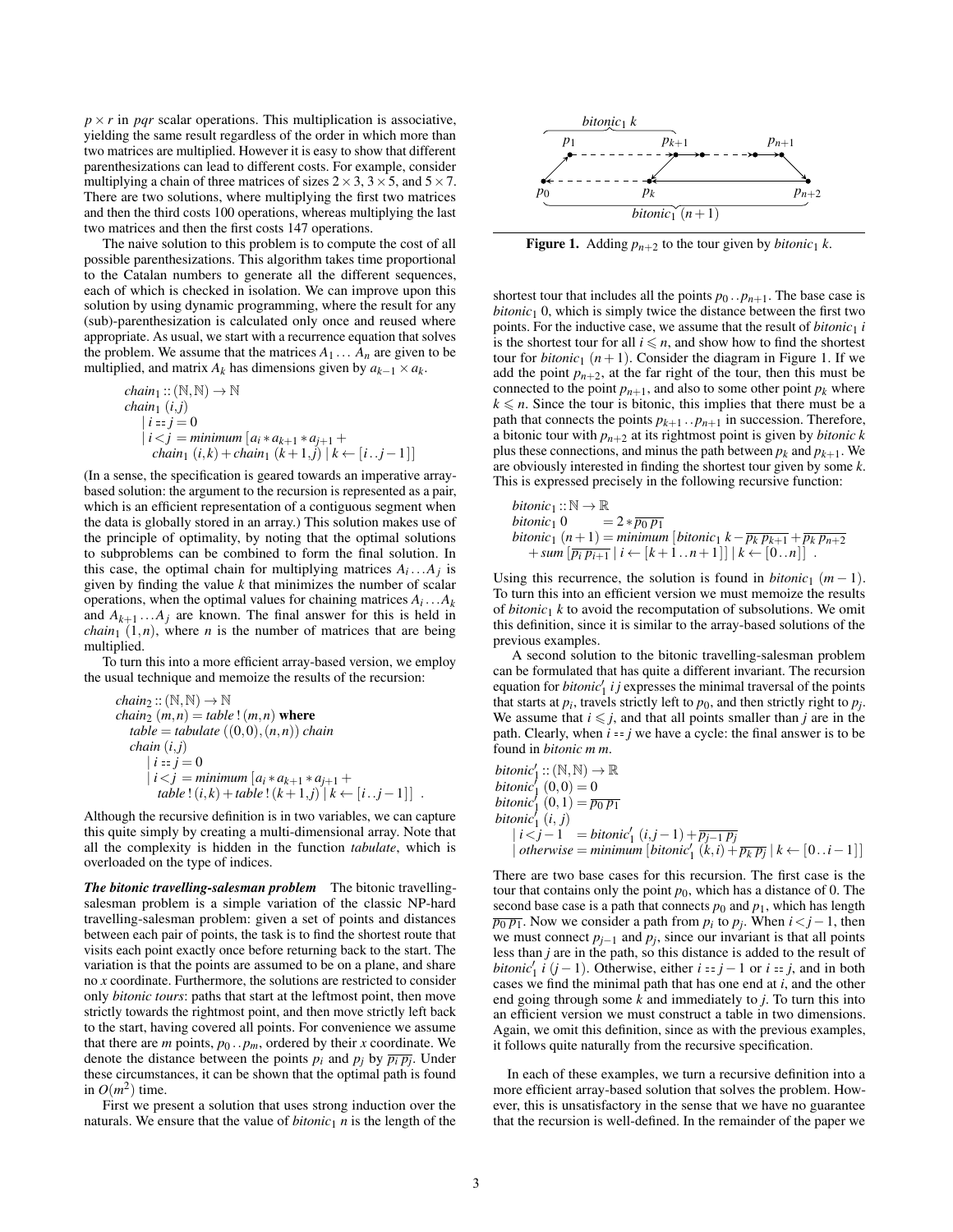will focus on recursion schemes where the structure of the lookup table comes from the data itself.

# <span id="page-3-0"></span>3. Background

In this section we introduce some of the basic concepts that will be used in the remainder of the paper, and show how these notions can be implemented in Haskell.

*Inductive types* Algebras and coalgebras form the basis for the categorical description of structured recursion schemes. Given an endofunctor  $F: \mathscr{C} \to \mathscr{C}$ , an F-algebra is a pair  $(a, A)$ , where  $a:FA \rightarrow A$  is an arrow and  $A:C$  is an object, which are known as the *action* and *carrier* of the algebra. (This deviates a little from the standard notation  $(A, a)$ , since it gives us syntax that distinguishes algebras from coalgebras.) An F-homomorphism between algebras  $(a, A)$  and  $(b, B)$  is an arrow  $h : A \rightarrow B : C$  such that  $h \cdot a = b \cdot F h$ .

$$
\begin{array}{ccc}\nF A & \xrightarrow{F h} & F B \\
a & \downarrow & \downarrow \\
A & \xrightarrow{h} & B\n\end{array}
$$

Since F-homomorphisms compose and have an identity, it follows that F-algebras and F-homomorphisms form a category, which we call  $\mathsf{F}\text{-}\mathbf{Alg}(\mathscr{C})$ . The initial object of this category, if it exists, is given by (*in*,µF) and called the *initial* F*-algebra*. The initiality implies that to each F-algebra, (*a*,*A*), there exists a unique Fhomomorphism,  $(a)$ :  $(in, \mu) \rightarrow (a, A)$ , called a *fold*. The algebra *in* is, in fact, an isomorphism, so  $\mu$ F is a fixed-point of F (the least fixed-point), a fact known as Lambek's lemma [\[12\]](#page-11-6). We call  $\mu$ F an *inductive type*.

Dually, given an endofunctor  $G: \mathscr{C} \to \mathscr{C}$ , a G-coalgebra is a pair  $(C, c)$ , where  $C : \mathscr{C}$  is the carrier and  $c : C \rightarrow G$  *C* is the action of the coalgebra. A G-homomorphism between coalgebras (*C*,*c*) and  $(D,d)$  is an arrow  $h: C \to D: C$  that satisfies  $G h \cdot c = d \cdot h$ . Just as before, a category  $G\text{-}\mathbf{Coalg}(\mathscr{C})$  can be formed from  $G\text{-}\mathrm{coalgebras}$ and G-homomorphisms. The final object of this category, if it exists, is given by (νG,*out*) and called the *final* G*-coalgebra*. The unique homomorphism to the G-algebra  $(C, c)$ , called an *unfold*, is written  $[c]$  :  $C \rightarrow \nu G$ .

The category  $\mathsf{F}\text{-}\mathbf{Alg}(\mathscr{C})$  has more structure than  $\mathscr{C}$ . The forgetful or underlying functor  $U^F$ : F-Alg $(\mathscr{C}) \to \mathscr{C}$  forgets about the additional structure:  $U^F(a,A) = A$  and  $U^F h = h$ . An analogous functor can be defined for coalgebras:  $U_G$ : G-Coalg $(\mathscr{C}) \rightarrow \mathscr{C}$ .

*Inductive types in Haskell* The standard approach to implementing this machinery in Haskell is to make *in* a data constructor of a generic fixed-point constructor: **data**  $\mu F = In \{in^{\circ} : F(\mu F)\}$ . We depart from this approach, and instead use Haskell's type classes and family synonyms [\[4\]](#page-11-7) to witness the isomorphism *in* : F ( $\mu$ F) ≅ µF : *in*<sup>○</sup>. Thus, for inductive types, we introduce the following class:

**class** 
$$
(Function F) \Rightarrow Inductive F
$$
 where  
\n**type**  $\mu F :: *$   
\n $in :: F (\mu F) \rightarrow \mu F$   
\n $in^{\circ} :: \mu F \rightarrow F (\mu F)$   
\n $(-):: (F a \rightarrow a) \rightarrow (\mu F \rightarrow a)$ .

Here, *in* is implemented as a function rather than a data constructor, and there is an obligation on the implementer to ensure that *in* and *in*° are indeed inverses. However, it is possible to define *in*° in terms of a fold, and vice versa, so these form suitable default implementations:

.

$$
in^{\circ} = (\text{fmap in})
$$
  

$$
\langle a \rangle = a \cdot \text{fmap} \langle a \rangle \cdot in^{\circ}
$$

This allows us to keep the implementation of the fixed point abstract, and in turn, gives us the freedom to associate efficient representations to base functors.

This is particularly useful for primitive types such as natural numbers. The base functor for these is expressed by Nat:

**data** Nat 
$$
n = Zero | Succ n
$$
  
**instance** Function Nat **where**  
*franp f Zero* = Zero  
*franp f (Succ x)* = Succ ( $f x$ ).

The *Inductive* instance for this datatype is simply the natural numbers, which are implemented efficiently as integers in Haskell:

> instance *Inductive* Nat where type  $\mu$ Nat =  $\mathbb N$  $in Zero = 0$  $in$  (*Succ n*) =  $n+1$  $in^{\circ} 0 \qquad = \text{Zero}$  $in^{\circ}(n+1) = Succ n$ .

This lets us freely use properties of the structure of natural numbers without being too heavily penalized.

*Comonads* Functional programmers have embraced monads, and to a lesser extent, comonads, to capture effectful and contextsensitive computations. We shall use comonads to model 'recursive calls in context'. A comonad is a functor  $N : \mathcal{C} \to \mathcal{C}$  equipped with a natural transformation  $\epsilon : N \rightarrow \text{Id}$  (counit), that extracts a value from a context, and a second natural transformation  $\delta : \mathbb{N} \to \mathbb{N} \circ \mathbb{N}$ (comultiplication) that duplicates a context. These functions are subject to the comonad laws:

$$
(\varepsilon \circ id_N) \cdot \delta = id_N , \qquad (1a)
$$

<span id="page-3-3"></span><span id="page-3-2"></span>
$$
(id_{N} \circ \epsilon) \cdot \delta = id_{N} , \qquad (1b)
$$

$$
(\delta \circ id_{\mathsf{N}}) \cdot \delta = (id_{\mathsf{N}} \circ \delta) \cdot \delta . \tag{1c}
$$

The first two properties, the counit laws, state that duplicating a context and then discarding a duplicate is the same as doing nothing. The third property, the coassociative law, equates the two ways of duplicating a context twice. Here we use categorical notation, where natural transformations can be composed horizontally (◦), and vertically (·). (Recall that given functors  $\mathsf{F}, \mathsf{F}': \mathscr{C} \to \mathscr{D}$  and  $\mathsf{G}, \mathsf{G}'$ :  $\mathscr{D} \to \mathscr{E}$ , and natural transformations  $\alpha : \mathsf{F} \to \mathsf{F}'$  and  $\beta : \mathsf{G} \to \mathsf{G}',$ the horizontal composition  $\beta \circ \alpha : G \circ F \rightarrow G' \circ F'$  has components  $(\beta \circ \alpha) A = G' (\alpha \vec{A}) \cdot \beta (\vec{F} \vec{A}) = \beta (\vec{F}' \vec{A}) \cdot G (\alpha \vec{A})$ , for all  $\vec{A}$ .)

## <span id="page-3-1"></span>4. Histomorphisms

Dynamic programming algorithms make use of solutions to previously visited subproblems to compute the values of new ones. In other words, values that are computed are placed in some context, and then extracted from that context when needed. As a first approximation, this pattern is captured by a *histomorphism*, which has access to the whole history of a computation. Recall that a fold is made available the result of the recursive calls on the *immediate* substructures. By contrast, a histomorphism can make use of the results of the recursive calls on *all* substructures.

Before we go into the details of how a histomorphism is defined, we first introduce the so-called *cofree comonad* of a functor F, which we write as F∞. This comonad serves to provide the context in which results are placed during recursive calls. Loosely speaking, it serves as a generic counterpart of the memo tables implemented by arrays above.

*Cofree comonad* Categorically speaking, the cofree comonad comes from the following relationship, called an *adjunction*, be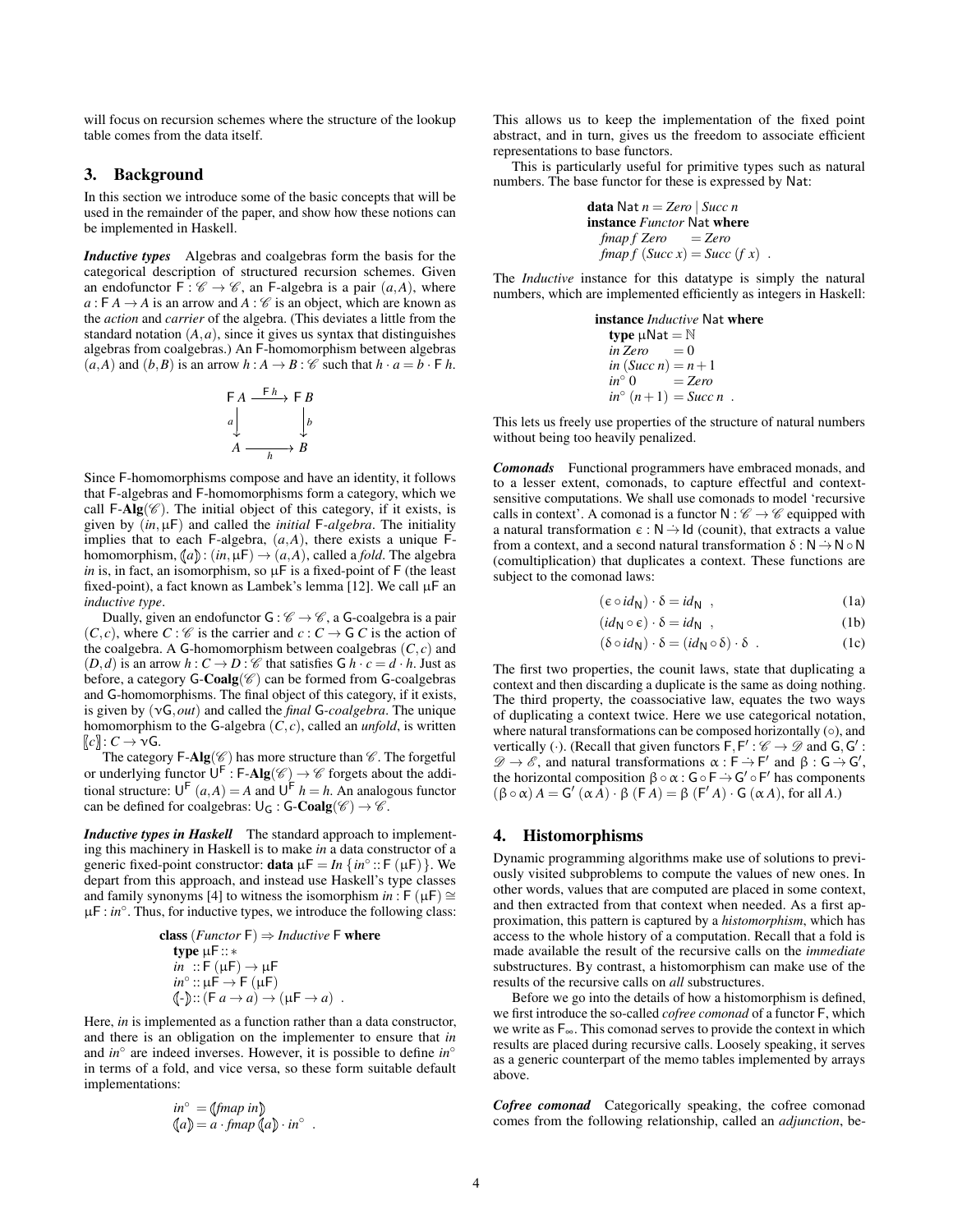<span id="page-4-1"></span>tween the category of coalgebras and its underlying category.

$$
\mathscr{C} \xrightarrow{\bigcup_{F} \atop \text{CofreeF}} \mathsf{F\text{-}\mathbf{Coalg}}(\mathscr{C}) \tag{2}
$$

The forgetful functor  $U_F$  has a right adjoint Cofree<sub>F</sub> that maps an object *A* to the cofree coalgebra Cofree<sub>F</sub>  $A = (F_{\infty} A, \text{tail}_{\infty} A)$ . Very generally speaking,  $Cofree_F$  can be used to capture the behaviour of 'systems'. It may help to think of the functor F as a static description of all possible transitions for a class of different systems, and of the object *A* as a type of system states. The elements of  $\mathsf{F}_{\infty}$  *A* then capture the entire behaviour of a system as the infinite unfolding of all possible transitions. The action of the cofree coalgebra *tail*∞ :  $F_{\infty} A \rightarrow F(F_{\infty} A)$  maps such a description to the F-structure of all possible successor systems.

The adjunction provides further infrastructure: the so-called unit and counit, which are natural transformation that obey certain laws. Given a state-transition function expressed as an F-coalgebra  $a : A \to \mathsf{F} A$ , the unit  $\eta$  which we write  $\eta$   $(A, a) = [a] : A \to \mathsf{F}_{\infty} A$ constructs the infinite unfolding from a given initial state. The counit  $\epsilon$  which we denote *head*<sub>∞</sub> :  $F_{\infty} A \rightarrow A$  extracts the initial state of a system. This data satisfies an important property, which establishes a bijection between certain arrows in  $\mathscr C$  and certain arrows in  $\mathsf{F}\text{-}\mathbf{Coalg}(\mathscr{C})$ . Specifically, an  $\mathsf{F}\text{-}\mathrm{coalgebra}$  homomorphism  $g : (A,a) \to \mathsf{Cofree}_F B$  is uniquely determined by a mapping  $f : A \to$ *B* from states of type *A* to observations of type *B*. This *universal property* can be neatly expressed as an equivalence:

<span id="page-4-3"></span>
$$
f = head_{\infty} B \cdot g \iff \mathsf{F}_{\infty} f \cdot [a] = g , \tag{3}
$$

for all arrows  $f : A \to B$  and homomorphisms  $g : (A, a) \to \mathsf{C}$  of reequality *B*. Every adjunction induces a comonad [\[9\]](#page-11-8). The adjunction [\(2\)](#page-4-1) gives rise to the cofree comonad  $\mathsf{F}_\infty = \mathsf{U}_\mathsf{F} \circ \mathsf{Cofree}_\mathsf{F}.$ 

*The cofree comonad in Haskell* One can show that final coalgebras and cofree coalgebras are interdefinable. In one direction we have  $\nu$ F  $\cong$  F<sub>∞</sub> 1 where 1 is the final object. In the other direction we have  $\mathsf{F}_{\infty} A \cong \nu X \cdot A \times \mathsf{F} X$ , which forms the basis for an implementation in Haskell. Using Haskell's higher-kinded datatypes, F<sup>∞</sup> *A* can be readily implemented as follows.

**data** 
$$
F_{\infty} a = Cons_{\infty} \{ head_{\infty} :: a, tail_{\infty} :: F (F_{\infty} a) \}
$$
  
**instance**  $(Function F) \Rightarrow Function (F_{\infty})$  where  
 $fmap f (Cons_{\infty} a ts) = Cons_{\infty} (f a) (fmap (fmap f) ts)$ 

Here, *Cons*∞ is the inverse of the isomorphism *head*∞  $\triangle$  *tail*∞, where  $(\triangle)$  is the *split* operator:

$$
(\triangle) :: (a \rightarrow b_1) \rightarrow (a \rightarrow b_2) \rightarrow a \rightarrow (b_1, b_2)
$$
  

$$
f \triangle g = \lambda x \rightarrow (f x, g x)
$$
.

The type  $F_{\infty}$  can be seen as the type of generalized streams of observations—it behaves as a 'stream' because each successive layer has a *head*<sup>∞</sup> that contains a value, and 'generalized' because the 'tail' is an F-structure of 'streams' rather than just a single one. A generalized stream is, in fact, very similar to a generalized rose tree, except that the latter is usually seen as an element of an inductive type, whereas this construction is patently coinductive. If we instantiate the base functor of the cofree comonad to Id, we obtain the type of simple streams.

Given a coalgebra  $a : A \rightarrow F A$ , the implementation of the unit  $[a]$ :  $a \rightarrow F_{\infty} a$  is fairly straightforward, where the function  $cons_{\infty}$  ::  $(a, F(F_{\infty} a)) \rightarrow F_{\infty} a$  is the uncurried version of *Cons*<sub>∞</sub>:

$$
\begin{array}{l}\n\textbf{[-]}::(Function F) \Rightarrow (a \rightarrow F a) \rightarrow (a \rightarrow F_{\infty} a) \\
\textbf{[a]} = h \text{ where } h = cons_{\infty} \cdot (id \triangle fmap h \cdot a)\n\end{array}
$$

This takes an initial seed that is used to create the head of the structure, and is also combined with the algebra to recursively grow the next level of values in the tails.

As its name suggests, the cofree comonad is comonadic, and so comes equipped with a means of extracting a value from its context,  $\epsilon = head_{\infty}$ , and a means of duplicating a context,  $\delta = [tail_{\infty}]$ , which uses an entire F∞-structure as the state!

We have noted above that Id<sup>∞</sup> yields the type of streams. A more interesting base functor is Nat which gives rise to the type  $Nat_{\infty}$  of non-empty colists. For example, the call *in*<sup>◦</sup> 2 generates the colist

$$
Cons_{\infty} 2 (Succ (Cons_{\infty} 1 (Succ (Cons_{\infty} 0 Zero)))) .
$$

This corresponds to the list containing 2 and all of its predecessors.

*Histomorphisms* With these basics in place, we are now ready to give the original formulation of histomorphisms [\[14\]](#page-11-0).

The argument to a histomorphism is a 'context-sensitive' algebra  $a: F(F_{\infty} A) \to A$  that works on a structure that contains all the recursive subsolutions, and combines these to form a new solution of type *A*. Informally,  $F_{\infty}$  *A* is a hierarchical memo-table where each successive level contains a subsolution of type *A* together with an F-substructure; the deepest level is the base case of the datatype.

A *histomorphism* is defined to be the unique solution  $x : \mu \mathsf{F} \to A$ of the equation:

<span id="page-4-2"></span>
$$
x \cdot in = a \cdot \mathsf{F} \left( \mathsf{F}_{\infty} \, x \cdot \left[ in^{\circ} \right] \right) \tag{4}
$$

The coalgebra  $\left[$ *in*<sup>o</sup> $\right]$ :  $\mu$ F  $\rightarrow$  F<sub>∞</sub> ( $\mu$ F) turns an element of an inductive type into a table of all substructures. The histomorphism *x* is recursively applied to each of the substructures, making the results of the recursive calls readily available to the algebra *a*.

*Remark.* There are a number of different variations of this definition, depending on how the argument of F is expressed. In the definition above we have used a formulation that is based on the unit of the adjunction [\(2\)](#page-4-1):  $h = F_{\infty} x \cdot [in^{\circ}]$ . The original characterization by Uustalu and Vene [\[14\]](#page-11-0) is recovered if we identify  $F_{\infty} A$  and  $\sim X$  *A*  $\times$  **F** *X* thus giving us  $h = [x \wedge in^{\circ}]$  $\nabla X \cdot A \times \mathsf{F} X$ , thus giving us  $h = [x \triangle in^\circ].$ 

Equation [\(4\)](#page-4-2) specifies the notion of an histomorphism, however, it does *not* serve as a blue-print for an efficient implementation. Indeed, as an implementation it is typically exponential in the sense that the annotated tree is recomputed at every recursive call. Also, at the outset it is not clear that the equation [\(4\)](#page-4-2) has a unique solution. We postpone both issues until Section [5](#page-4-0) where we attack them in a more general setting.

*Histomorphisms in Haskell* We can turn the naive definition of a histomorphism into a recursion scheme in Haskell by making the most of the fact that *in* has an inverse, *in*◦ , which is provided by the *Inductive* typeclass:

$$
histo_1 :: (Inductive \ F) \Rightarrow (F (F_{\infty} a) \rightarrow a) \rightarrow (\mu F \rightarrow a)
$$
  

$$
histo_1 a = x \ where \ x = a \cdot \text{fmap } (\text{fmap } x \cdot \text{Iin}^{\circ}) \cdot \text{in}^{\circ}.
$$

The histomorphism first deconstructs a recursive type to expose one level of its base functor. The function  $\left[ in^{\circ} \right]$ ::  $\mu \hat{F} \to F_{\infty} (\mu F)$ is then applied to the functor arguments, turning them into a table of predecessors, before the histomorphism is recursively applied with  $fmap$  ( $histo<sub>1</sub> a$ ) to produce subsolutions as labels to each level. Finally, the algebra *a* takes this structure that contains all subsolutions, and combines them to form a final solution.

#### <span id="page-4-0"></span>5. Recursion Schemes From Comonads

Histomorphisms involve both an algebra and a coalgebra, and combine them in an interesting way. We have noted above that *in*<sup>○</sup> is a coalgebra, but it is actually a bit more: it is a coalgebra *for the comonad* F∞. Furthermore, the algebra *in* and the coalgebra *in*◦ go hand-in-hand. They are related by a so-called *distributive law* λ :  $F \circ F_{\infty} \to F_{\infty} \circ F$  and form what is known as a  $\lambda$ -bialgebra, a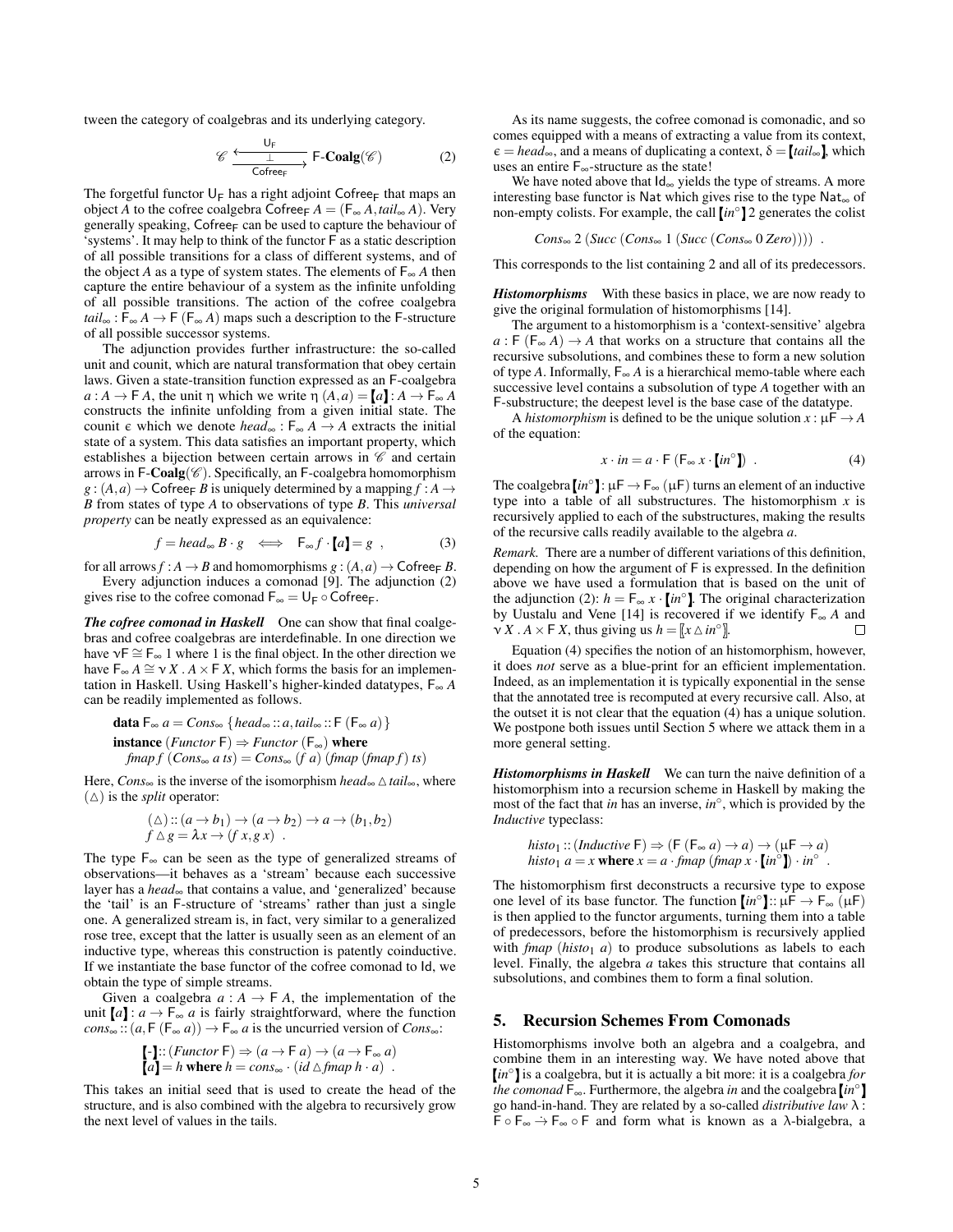combination of an algebra and a coalgebra with a common carrier. In particular, *in* and  $\left[\frac{in}{\infty}\right]$  satisfy the so-called pentagonal law.

<span id="page-5-4"></span>
$$
F(\mu F) \longrightarrow F[n^{\circ}]
$$
  
\n
$$
\mu F \longrightarrow F(F_{\infty}(\mu F))
$$
  
\n
$$
[in^{\circ}] \longrightarrow F_{\infty} (F(\mu F))
$$
  
\n
$$
F_{\infty}(\mu F) \longleftarrow F_{\infty} in
$$
  
\n(5)

Loosely speaking, the distributive law  $\lambda : \mathsf{F} \circ \mathsf{F}_\infty \to \mathsf{F}_\infty \circ \mathsf{F}$  defined

<span id="page-5-0"></span>
$$
\lambda A = \mathsf{F}_{\infty} \left( \mathsf{F} \left( \text{head}_{\infty} A \right) \right) \cdot \left[ \mathsf{F} \left( \text{tail}_{\infty} A \right) \right] \tag{6}
$$

allows us to swap the functors F and  $F_{\infty}$ .

The cofree comonad is by no means special. In fact, histomorphisms are an instance of recursion schemes from comonads [\[15\]](#page-11-9). We postpone a formal introduction of the scheme after we have provided the necessary background in the following section, which can be skipped by those already familiar with the material.

#### 5.1 Background

*Coalgebras for a comonad* A coalgebra for a comonad N is an N-coalgebra  $(C, c)$  that respects  $\epsilon$  and  $\delta$ :

$$
\varepsilon \ C \cdot c = id_C \quad , \tag{7a}
$$

$$
\delta C \cdot c = N c \cdot c \tag{7b}
$$

If we first create a context using *c* and then focus, we obtain the original value. Creating a nested context is the same as first creating a context and then duplicating it. For example, the so-called cofree coalgebra ( $N C$ ,  $\delta C$ ) is respectful, which follows directly from [\(1b\)](#page-3-2) and [\(1c\)](#page-3-3).

Coalgebras that respect  $\epsilon$  and  $\delta$  and N-coalgebra homomorphisms form a category, known as the *(co)-Eilenberg-Moore category* and denoted  $\mathcal{C}_N$ .

*Eilenberg-Moore construction* As noted above, every adjunction generates a comonad. The converse is also true: every comonad N induces an adjunction that generates N—in fact, in two canonical ways. One construction was discovered by Kleisli [\[11\]](#page-11-10), the other by Eilenberg and Moore [\[5\]](#page-11-11). We shall need the latter, which constructs a right adjoint to the forgetful functor  $U_N : \mathcal{C}_N \to \mathcal{C}$ .

$$
\mathscr{C} \xrightarrow{\bigcup_N \atop \text{Cofree}_N} \mathscr{C}_N
$$

The functor  $\text{Cofree}_N$  maps an object to the cofree coalgebra for N:

$$
Cofree_N B = (N B, \delta B) , \qquad (8a)
$$

$$
Cofree_N f = Nf . \t\t(8b)
$$

The adjunction establishes a bijection between certain arrows in  $\mathscr C$ and certain arrows in  $\mathcal{C}_N$ . Specifically, an N-coalgebra homomorphism  $h : (A,a) \to \text{Cofree}_N B$  is uniquely determined by an arrow  $f : A \to B$  in  $\mathcal C$ . As before, this *universal property* can be expressed as an equivalence:

<span id="page-5-2"></span>
$$
f = \varepsilon \, B \cdot h \quad \Longleftrightarrow \quad \mathsf{N}f \cdot a = h \quad , \tag{9}
$$

for all arrows  $f : A \to B$  and homomorphisms  $h : (A, a) \to (N B, \delta B)$ . The homomorphism *h* is also called the *transpose* of *f* and is denoted  $|f| = Nf \cdot a$ . Conversely, *f* is the transpose of *h*, denoted  $\lceil h \rceil = \varepsilon B \cdot h.$ 

Eilenberg-Moore categories generalize categories of coalgebras: we have F-Coalg( $\mathcal{C}$ )  $\cong \mathcal{C}_{N}$  where N = F<sub>∞</sub> is the cofree comonad. In particular, F-coalgebra homomorphisms are in 1-1 correspondence to N-coalgebra homomorphisms:

<span id="page-5-3"></span>
$$
\begin{array}{ccc}\nA & \xrightarrow{h} & B \\
a & \downarrow & \downarrow & \\
\text{F } A & \xrightarrow{\hspace{1cm}} & \text{F } B\n\end{array}\n\quad\n\begin{array}{ccc}\nA & \xrightarrow{h} & B \\
\downarrow a & \downarrow & \downarrow \\
\text{F } A & \xrightarrow{\hspace{1cm}} & \text{F } B\n\end{array}\n\quad\n\begin{array}{ccc}\nA & \xrightarrow{h} & B \\
\downarrow a & \downarrow & \downarrow \\
\downarrow b & \downarrow b & \ldots\n\end{array}\n\quad\n\begin{array}{ccc}\n(10)\n\end{array}
$$

Note that the isomorphism F-Coalg( $\mathcal{C}$ ) ≅  $\mathcal{C}_N$  implies that *a* is always a coalgebra for the comonad F∞. Conversely, each respectful F∞-coalgebra is of this form.

*Distributive laws* A distributive law  $\lambda$  :  $F \circ N \rightarrow N \circ F$  of an endofunctor F over a comonad N is a natural transformation satisfying the two coherence conditions:

$$
(\varepsilon \circ \mathsf{F}) \cdot \lambda = \mathsf{F} \circ \varepsilon \quad , \tag{11a}
$$

$$
(\delta \circ F) \cdot \lambda = (N \circ \lambda) \cdot (\lambda \circ N) \cdot (F \circ \delta) . \tag{11b}
$$

The first law has type  $F \circ N \rightarrow F$ , and states that there are two equivalent ways of extracting a value from a comonadic context that is nested in a functor: either by first exposing the comonad to the outside by applying a distributive law, and then extracting the functorial value from the comonadic context; or by working directly inside the functor, and extracting a value from the comonadic context that is there. The second law has type  $F \circ N \to N \circ N \circ F$  and states that pushing a functorial value into a context and then duplicating the context is equivalent to first duplicating the context embedded in a functor, and then shifting the functorial value inside the contexts.

One can show that the distributive law  $\lambda : F \circ F_{\infty} \to F_{\infty} \circ F$  defined in equation [\(6\)](#page-5-0) obeys these laws; the proof is beyond the scope of this paper.

*Bialgebras* A bialgebra combines an algebra and a coalgebra with a common carrier. Bialgebras come in many flavours; we need the variant that combines F-algebras and coalgebras for a comonad N. The two functors have to interact coherently, described by a distributive law.

Let  $\lambda$  : F  $\circ$  N  $\rightarrow$  N  $\circ$  F be a distributive law for the endofunctor F over the comonad Ν. A  $λ$ *-bialgebra*  $(a, X, c)$  consists of an Falgebra *a* and a coalgebra *c* for the comonad N such that the *pentagonal law* holds:

<span id="page-5-1"></span>
$$
c \cdot a = \mathsf{N} \, a \cdot \lambda \, X \cdot \mathsf{F} \, c \tag{12}
$$

Loosely speaking, this law allows us to swap the algebra *a* and the coalgebra *c*. A λ-bialgebra homomorphism is both simultaneously an F-algebra and an N-coalgebra homomorphism.

The pentagonal law [\(12\)](#page-5-1) has two asymmetric renderings, which identify the algebra *a* and the coalgebra *c* as homomorphisms.

$$
\begin{array}{ccc}\n & F X & F c \\
\vdots & \vdots & \vdots & \vdots \\
a & \downarrow & \downarrow & a \cdot \lambda x \\
X & \cdots & \cdots & \lambda X\n\end{array}\n\begin{array}{ccc}\n & F X & \cdots & F x \\
\downarrow & \downarrow & \downarrow & \lambda x \\
\downarrow & \downarrow & \lambda x \\
\downarrow & \downarrow & \lambda x \\
\downarrow & \lambda x\n\end{array}\n\begin{array}{ccc}\n & F X & \cdots & F X \\
\downarrow & \downarrow & \downarrow & \lambda x \cdot F c \\
\downarrow & \downarrow & \lambda x \cdot F c \\
\downarrow & \downarrow & \lambda x \cdot F c\n\end{array}
$$

The diagram on the left shows that *c* is an F-algebra homomorphism. Dually, the diagram on the right identifies *a* as an N-coalgebra homomorphism.

#### <span id="page-5-5"></span>5.2 Recursion Schemes from Comonads

Now that the terminology is in place, we are in a position to generalize histomorphisms to recursion schemes from comonads [\[15\]](#page-11-9).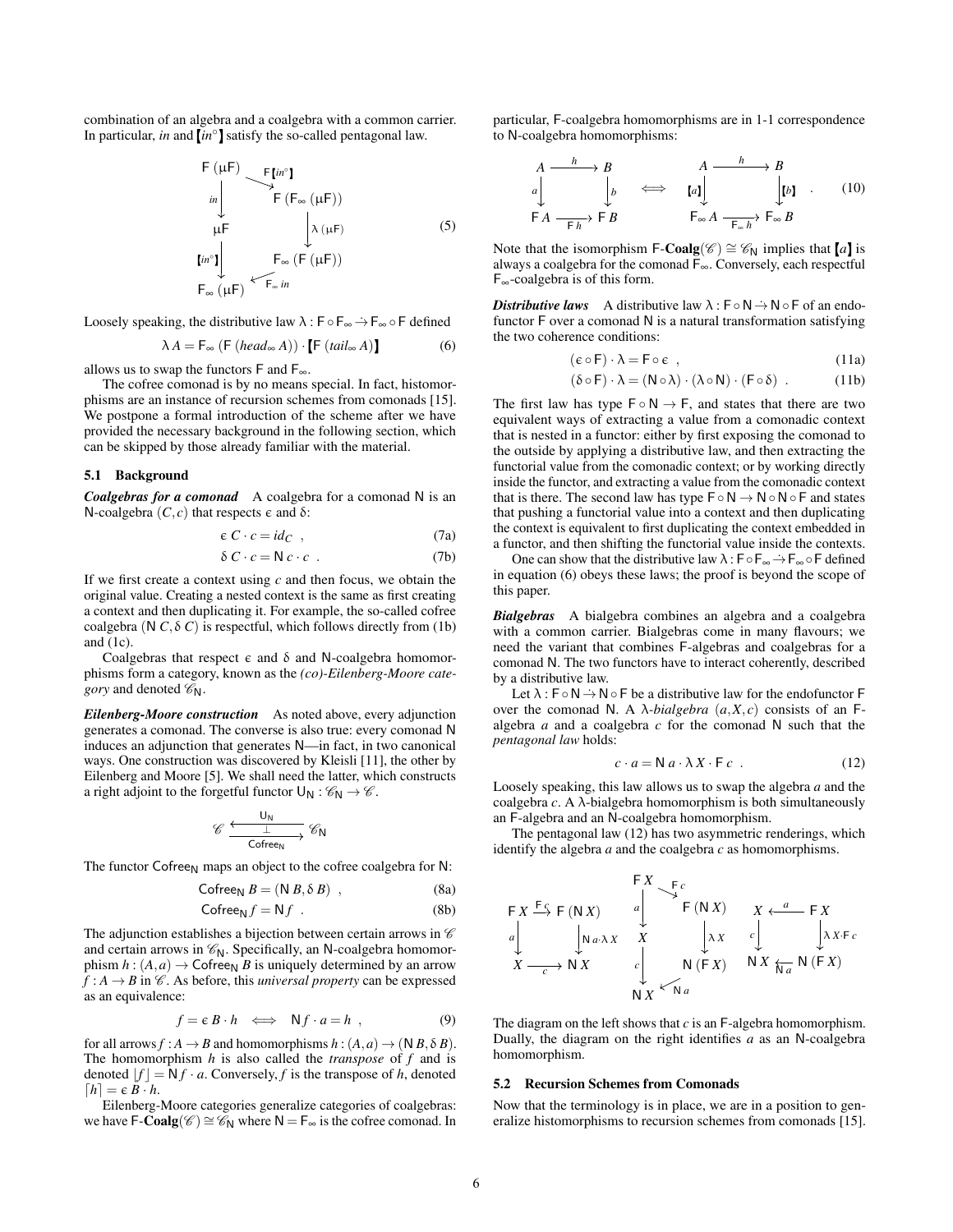These form a general recursion principle that makes use of a comonad N to provide 'contextual information' to the algebra of the to-be-defined function.

Let  $\lambda : F \circ N \to N \circ F$  be a distributive law, and let  $(in, \mu F, c)$ be a  $\lambda$ -bialgebra, where  $c = (\mathbb{N} \in \mathbb{N} \setminus \{ \mu \in \mathbb{N} \})$ . For any  $(\mathbb{F} \circ \mathbb{N})$ algebra  $(b, B)$  there is a unique arrow  $f : \mu \mathsf{F} \to B$  such that

<span id="page-6-0"></span>
$$
f \cdot in = b \cdot \mathsf{F} \left( \mathsf{N} f \cdot c \right) \tag{13}
$$

The composition  $Nf \cdot c$  creates a context that makes the results of recursive calls available to the algebra *b*. Note that *b* is a 'contextsensitive' algebra—an (F ∘ N)-algebra, rather than merely an Falgebra.

One way to prove uniqueness is to use the Eilenberg-Moore adjunction [\(9\)](#page-5-2) to relate solutions of equation [\(13\)](#page-6-0) to certain λ-bialgebra homomorphisms. Abstracting away from *in* and identifying  $Nf \cdot c$ as the transpose of  $f$ , one can establish the following equivalence

<span id="page-6-2"></span>
$$
f \cdot a = b \cdot \mathsf{F} \cdot h \iff h \cdot a = \lfloor b \rfloor \cdot \mathsf{F} \cdot h \tag{14}
$$

where  $h = |f| = Nf \cdot c$  is the transpose of *f*. The diagrammatical rendering makes explicit that *h* is not only an F-algebra homomorphism but also a λ-bialgebra homomorphism.

$$
FA \xrightarrow{F h} F (N B)
$$
\n
$$
A \xrightarrow{f} B
$$
\n
$$
B \xrightarrow{f} B
$$
\n
$$
B \xrightarrow{f} B
$$
\n
$$
B \xrightarrow{f} B
$$
\n
$$
B \xrightarrow{f} B
$$
\n
$$
B \xrightarrow{f} B
$$
\n
$$
A \xrightarrow{f} N A \xrightarrow{N h} N (N B)
$$
\n
$$
(15)
$$

For the proof of this fact we refer to [\[8\]](#page-11-3). Now, if *a* is *in*, the action of the initial algebra, the homomorphism *h* is uniquely defined since it is a fold, and hence *f* is uniquely defined as well.

*Histomorphisms revisited* To show that the original formulation of histomorphisms is an instance of this scheme, we must show that *in* and  $\left[\hat{i}n^{\circ}\right]$  form a  $\lambda$ -bialgebra, where  $\lambda : \mathsf{F} \circ \mathsf{F}_{\infty} \to \mathsf{F}_{\infty} \circ \mathsf{F}$ . To this end we make use of the following 1-1 correspondence between *id*-bialgebras and λ-bialgebras, which is a consequence of the fact that **F-Coalg**( $\mathcal{C}$ ) ≅  $\mathcal{C}_N$ .

<span id="page-6-1"></span>

Note that for *id*-bialgebras there is no coherence requirement on the F-coalgebra as F is just a functor. Furthermore, recall that *c* is always a coalgebra for the comonad F<sup>∞</sup> and that each respectful F∞-coalgebra is of this form.

The proof obligation that  $(in, \mu F, [in \circ])$  is a  $\lambda$ -bialgebra is now easy to discharge.

$$
\begin{aligned}\n\left[\dot{m}^{\circ}\right] \cdot \dot{m} &= \mathsf{F}_{\infty} \, \dot{m} \cdot \lambda \left(\mu \mathsf{F}\right) \cdot \mathsf{F} \left[\dot{m}^{\circ}\right] \\
&\leftrightarrow \quad \left\{\n\begin{array}{c}\n(16) \\
\dot{m}^{\circ} \cdot \dot{m} &= \mathsf{F} \, \dot{m} \cdot \dot{d} \left(\mu \mathsf{F}\right) \cdot \mathsf{F} \, \dot{m}^{\circ}\n\end{array}\n\right.\n\end{aligned}
$$

The latter equation holds trivially.

*Efficiency improvements* We have noted before that equation [\(4\)](#page-4-2) is merely a specification of a histomorphism. Even though it is executable, it is not fit for public consumption as it implements the naive recursive definition, which often leads to an exponential running time. In a sense, the original definitions of *knapsack* and friends suffer from two problems: First, it is not clear that the recursion equations have a solution—framing the algorithm as an instance of equation [\(4\)](#page-4-2) solves this problem; and second, as a program the recursion equations are horribly inefficient—we tackle this problem next.

Because of the 1-1 correspondence [\(14\)](#page-6-2) we can implement  $f : \mu \mathsf{F} \to B$  in terms of  $h : \mu \mathsf{F} \to \mathsf{F}_{\infty} B$ , which constructs an entire table of answers:  $f = [h] = head_{\infty} B \cdot h = head_{\infty} B \cdot (\lfloor b \rfloor)$ . So it remains to derive an efficient implementation of  $\lfloor b \rfloor$ . To this end observe that  $(|b|, F_\infty B, \delta B)$  forms a  $\lambda$ -bialgebra, which is also related to an *id*-bialgebra.

$$
F(F_{\infty} B)
$$
\n
$$
F(\mathbf{F}_{\infty} B)
$$
\n
$$
F(\mathbf{F}_{\infty} B)
$$
\n
$$
F(\mathbf{F}_{\infty} B)
$$
\n
$$
F(\mathbf{F}_{\infty} B)
$$
\n
$$
F(\mathbf{F}_{\infty} B)
$$
\n
$$
F(\mathbf{F}_{\infty} B)
$$
\n
$$
F(\mathbf{F}_{\infty} B)
$$
\n
$$
F(\mathbf{F}_{\infty} B)
$$
\n
$$
F(\mathbf{F}_{\infty} B)
$$
\n
$$
F(\mathbf{F}_{\infty} B)
$$
\n
$$
F(\mathbf{F}_{\infty} B)
$$
\n
$$
F(\mathbf{F}_{\infty} B)
$$
\n
$$
F(\mathbf{F}_{\infty} B)
$$
\n
$$
F(\mathbf{F}_{\infty} B)
$$
\n
$$
F(\mathbf{F}_{\infty} B)
$$
\n
$$
F(\mathbf{F}_{\infty} B)
$$
\n
$$
F(\mathbf{F}_{\infty} B)
$$
\n
$$
F(\mathbf{F}_{\infty} B)
$$
\n
$$
F(\mathbf{F}_{\infty} B)
$$
\n
$$
F(\mathbf{F}_{\infty} B)
$$
\n
$$
F(\mathbf{F}_{\infty} B)
$$

The diagram on the left identifies  $\vert b \vert$  as an F-coalgebra homomorphism:  $tail_{\infty} B \cdot |b| = F |b| \cdot F (tail_{\infty} B)$ . Since furthermore *head*<sub>∞</sub>  $B \cdot |b| = b$  using [\(9\)](#page-5-2), we can invoke the universal property of cofree coalgebras [\(3\)](#page-4-3) and conclude

$$
\lfloor b \rfloor = \mathsf{F}_{\infty} b \cdot \left[ \mathsf{F}\left(\text{tail}_{\infty} B\right) \right] .
$$

Consequently, the histomorphism *f* is given by

$$
f = head_{\infty} B \cdot (\mathsf{F}_{\infty} b \cdot \mathsf{F} (tail_{\infty} B)) \ .
$$

Loosely speaking, we have managed to turn the exponential specification into an implementation with a quadratic running-time. The fold makes a single sweep through the input structure; for each level the context-sensitive algebra *b* is mapped over the table to create a table for the next level of recursion. (Of course, all of this depends on the particulars of F and *b*, which is why we said "loosely".)

Ideally, we would like *b* to be invoked only once per level. Interestingly, we can achieve this goal if we make use of the fact that *h* is a λ-bialgebra homomorphism; a blend of both an F-algebra and an F∞-coalgebra homomorphism. Furthermore recall that F-coalgebra homomorphisms are in 1-1 correspondence to F∞-coalgebra homomorphisms [\(10\)](#page-5-3).

$$
\begin{array}{ccc}\nF(\mu F) & \xrightarrow{F h} & F(F_{\infty} B) & F(\mu F) & \xrightarrow{F h} & F(F_{\infty} B) \\
\downarrow \downarrow \downarrow & & \downarrow \downarrow \downarrow \\
\downarrow \downarrow & & \downarrow \downarrow \\
\downarrow \downarrow & & \downarrow \downarrow \\
\downarrow \downarrow & & \downarrow \downarrow \\
\downarrow \downarrow & & \downarrow \downarrow \\
\downarrow \downarrow & & \downarrow \downarrow \\
\downarrow \downarrow & & \downarrow \downarrow \\
\downarrow \downarrow & & \downarrow \downarrow \\
\downarrow \downarrow & & \downarrow \downarrow \\
\downarrow \downarrow & & \downarrow \downarrow \\
\downarrow \downarrow & & \downarrow \downarrow \\
\downarrow \downarrow & & \downarrow \downarrow \\
\downarrow \downarrow & & \downarrow \downarrow \\
\downarrow \downarrow & & \downarrow \downarrow \\
\downarrow \downarrow & & \downarrow \downarrow \\
\downarrow \downarrow & & \downarrow \downarrow \\
\downarrow \downarrow & & \downarrow \downarrow \\
\downarrow \downarrow & & \downarrow \downarrow \\
\downarrow \downarrow & & \downarrow \downarrow \\
\downarrow \downarrow & & \downarrow \downarrow \\
\downarrow \downarrow & & \downarrow \downarrow \\
\downarrow \downarrow & & \downarrow \downarrow \\
\downarrow \downarrow & & \downarrow \downarrow \\
\downarrow \downarrow & & \downarrow \downarrow \\
\downarrow \downarrow & & \downarrow \downarrow \\
\downarrow \downarrow & & \downarrow \downarrow \\
\downarrow \downarrow & & \downarrow \downarrow \\
\downarrow \downarrow & & \downarrow \downarrow \\
\downarrow \downarrow & & \downarrow \downarrow \\
\downarrow \downarrow & & \downarrow \downarrow \\
\downarrow \downarrow & & \downarrow \downarrow \\
\downarrow \downarrow & & \downarrow \downarrow \\
\downarrow \downarrow & & \downarrow \downarrow \\
\downarrow \downarrow & & \downarrow \downarrow \\
\downarrow \downarrow & & \downarrow \downarrow \\
\downarrow \downarrow & & \downarrow \downarrow \\
\downarrow \downarrow & & \downarrow \downarrow \\
\downarrow \downarrow & & \downarrow \downarrow \\
\downarrow \downarrow & & \downarrow \downarrow \\
\downarrow \downarrow & & \downarrow \downarrow \\
\downarrow \downarrow & & \downarrow \downarrow \\
\downarrow \downarrow & & \downarrow \downarrow \\
\downarrow \downarrow & & \downarrow \downarrow \\
\downarrow \downarrow & & \downarrow \downarrow \\
\downarrow \downarrow & & \downarrow \downarrow \\
\downarrow \downarrow & & \downarrow \downarrow \\
\downarrow \downarrow & &
$$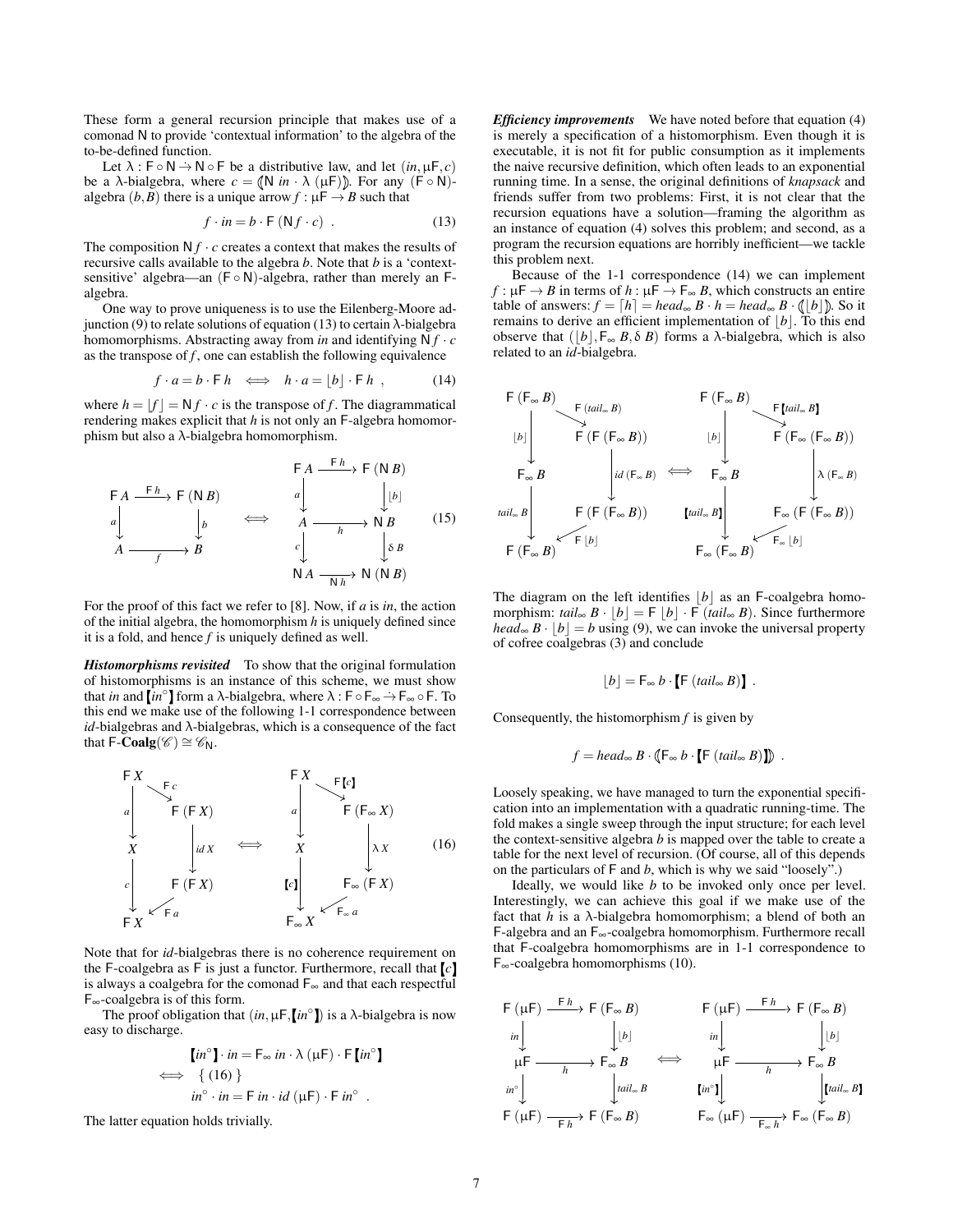Now we use the fact that *h* is both an F-algebra and an F-coalgebra homomorphism.

$$
h \cdot in = \lfloor b \rfloor \cdot \mathsf{F} \ h \ \wedge \ \mathsf{F} \ h \cdot in^{\circ} = tail_{\infty} \ B \cdot h
$$

$$
\implies \{ Leibniz \}
$$

$$
head_{\infty} B \cdot h \cdot in = head_{\infty} B \cdot \lfloor b \rfloor \cdot \mathsf{F} h \ \wedge \ tail_{\infty} B \cdot h = \mathsf{F} h \cdot in^{\circ}
$$

$$
\iff \{ \text{head}_{\infty} B \cdot \lfloor b \rfloor = b \ (9) \text{ and } \text{in isomorphism } \}
$$

$$
head_{\infty} B \cdot h \cdot in = b \cdot \mathsf{F} h \ \wedge \ tail_{\infty} B \cdot h \cdot in = \mathsf{F} h
$$

$$
\iff \{ \text{products } \}
$$

$$
head_{\infty} B \cdot h \cdot in \triangle tail_{\infty} B \cdot h \cdot in = b \cdot F h \triangle F h
$$

$$
\iff \{ fusion
$$

$$
(head_{\infty} B \triangle tail_{\infty} B) \cdot h \cdot in = (b \triangle id) \cdot \mathsf{F} h
$$

$$
\iff \{ \text{head}_{\infty} \, B \, \triangle \, \text{tail}_{\infty} \, B \, \text{isomorphism} \, \}
$$

$$
h \cdot in = cons_{\infty} \cdot (b \bigtriangleup id) \cdot \mathsf{F} \, h
$$

 $\}$ 

Thus,  $h = (cons_\infty \cdot (b \triangle id))$  and consequently

$$
f = head_{\infty} B \cdot \langle \text{cons}_{\infty} \cdot (b \triangle id) \rangle .
$$

Finally, we have arrived at an efficient formulation, which is in fact equivalent to the definition of histomorphisms by Uustalu and Vene [\[14\]](#page-11-0), though through a much shorter proof. This final solution folds over the input in a single sweep with *h*, which returns the entire history in a context. Once this is done, the head of this context is extracted. Note also that this definition does not depend on laziness.

*Histomorphisms in Haskell revisited* The implementation of more efficient histomorphisms in Haskell translates easily from the categorical notation.

$$
histo_2 :: (Inductive F) \Rightarrow (F (F_{\infty} b) \rightarrow b) \rightarrow (\mu F \rightarrow b)
$$
  

$$
histo_2 b = head_{\infty} \cdot (\text{cons}_{\infty} \cdot (b \triangle id))
$$

This works by ensuring that the input value has an inductive type, and folds this value in a single sweep into a structure of type  $\mathsf{F}_{\infty}$  *b*, where the head contains the final solution.

### 5.3 Examples

Let us now apply the framework of histomorphisms to the examples presented in Section [2.](#page-1-0) As we have seen, histomorphisms can only be applied when the input types are initial algebras. This is certainly the case for *knapsack*<sup>1</sup> , *catalan*1, and *bitonic*<sup>1</sup> since the initial algebra in question is simply the natural numbers. On the other hand, *bitonic*<sup>'</sup><sup>1</sup> and *chain*<sub>1</sub> cannot be expressed as histomorphisms, since the input to these functions,  $(N, N)$ , is not an initial algebra.

As we shall see, there is one important modification that needs to be made when translating the specifications to this version of the algorithms: indices in both the specifications and the tabular versions are absolute in the sense that they are indexed from some fixed origin that is taken as a reference point. With histomorphisms, the reference point is the 'current' point of call in the recursion, and so indices that refer to subsolutions are relative.

*Knapsack problem* To express the knapsack problem as a histomorphism, we will need to consider the input parameter as an initial algebra. This is more easily seen when we specialize the recursive specification to expose the structure of natural numbers in *c*:

$$
knapsack_3 :: \mathbb{N} \to \mathbb{R}
$$
  
\n
$$
knapsack_3 0 = 0
$$
  
\n
$$
knapsack_3 (c+1) = maximum_0
$$
  
\n
$$
[v + knapsack_3 (c-w) | (w+1, v) \leftarrow wvs, w \leq c].
$$

Just as in the array-based version of *knapsack*<sub>2</sub>, we will create an algebra that replaces the recursive call in the body of the algorithm with a lookup. This time, however, we will be looking up values in the cofree structure of the naturals, Nat<sup>∞</sup> *v*, rather than an array.

To turn this into a histomorphism, we provide a context-sensitive algebra *knapsack* that uses the results of previous subsolutions found in the Nat<sup>∞</sup> *v* structure and returns the solution. This solution is then used by *histo*<sup>2</sup> which embeds this value at the top of the context that is used in the next round of the recursion.

$$
knapsack_4::\mathbb{N} \to \mathbb{R}
$$
\n
$$
knapsack_4 = hist_2 knapsack
$$
 where\n
$$
knapsack::\mathsf{Nat}(\mathsf{Nat}_{\infty} \mathbb{R}) \to \mathbb{R}
$$
\n
$$
knapsack \, Zero \qquad = 0
$$
\n
$$
knapsack \, (Succ table) = maximum_0
$$
\n
$$
[v+u \mid (w+1,v) \leftarrow wvs, Just \, u \leftarrow [lookup_{\infty} \, table \, w]]
$$

When *knapsack* is called for the first time, the lookup table is *Zero* and contains no elements, so the result is simply 0. For each successive call, *knapsack* has access to previous computed values in *table*, one for each smaller knapsack capacity than the one currently under consideration.

Note that we have adjusted the indices of the lookup: in the original version, the recursive call is performed with *knapsack* (*c*− *w*), which is the absolute position of the knapsack capacity minus the weight of a given item. In the histomorphism version, we replace the lookup with the value  $u$ , which is the result of a relative indexing, where  $lookup_{\infty} t (c - (c - w)) = lookup_{\infty} t w$ . This works out nicely because the 'current' capacity *c* is not available. Another difference is that the out-of-bounds guard  $w \leq c$  has been replaced by *Just*  $u \leftarrow [\dots]$ . The maximum is then calculated just as in the recursive version.

In order to find values in the Nat<sup>∞</sup> *v* structure, we introduce function *lookup*∞, which provides access to the results stored in the head:

$$
lookup_{\infty}::\mathsf{Nat}_{\infty} a \to \mathbb{N} \to \mathit{Maybe } a
$$
  
\n
$$
lookup_{\infty}(\mathit{Cons}_{\infty} a \_) \qquad 0 = Just a
$$
  
\n
$$
lookup_{\infty}(\mathit{Cons}_{\infty} a \, \mathit{Zero}) \qquad (n+1) = \mathit{Nothing}
$$
  
\n
$$
lookup_{\infty}(\mathit{Cons}_{\infty} a \, (\mathit{Succ} as)) \, (n+1) = lookup_{\infty} as n .
$$

The effect of *lookup<sub>∞</sub> table n* is to return the result that was computed *n* 'steps' before the current point of call, since more recent values are found at the head of a *Cons*<sup>∞</sup> constructor.

*Catalan numbers* The generation of Catalan numbers proves to be an instructive example, since it is *not* expressible as a histomorphism. First notice that each successive value makes use of *all* of the subsolutions: this can be seen in the definition of *catalan*<sub>2</sub>, where computing the value of  $catalan_2(n+1)$  must access all of the values with indices in the range  $[0..n]$ . It may be tempting to admit the following *bogus* definition as a histomorphism, where a Catalan number is simply the result of the convolution, that is, summing the multiplication of a list of prior elements with its reversal.

$$
\begin{array}{ll}\n\text{catalan}_3::\mathbb{N} \to \mathbb{N} & \text{--BOGUS!} \\
\text{catalan}_3 = \text{histo}_2 \text{catalan} \text{ where} \\
\text{catalan}::\text{Nat}(\text{Nat}_{\infty} \mathbb{N}) \to \mathbb{N} \\
\text{catalan Zero} & = 1 \\
\text{catalan}(\text{Succ table}) = \text{sum}(\text{zipWith} (*) \text{ xs} (\text{reverse xs})) \\
\text{where xs} = \text{elements}_{\infty} \text{ table}\n\end{array}
$$

At each step of the histomorphism the table in scope contains only the solutions to subproblems, so instead of pulling out values from the table using an index, we can instead select all of the elements at once, returning a list of all the previously computed solutions. So, why is this function not well-defined?

The function at fault is *elems*∞, that extracts all of the values:

$$
elements_{\infty}::\text{Nat}_{\infty} v \rightarrow [v] \qquad -- BOGUS!
$$
  
elements<sub>\infty</sub> (Cons<sub>\infty</sub> a Zero) = [a]  
elements<sub>\infty</sub> (Cons<sub>\infty</sub> a (Succ as)) = a : elements<sub>\infty</sub> as .

This definition is bogus because we are converting the coinductive Nat<sup>∞</sup> *v* to a simple inductive list. Of course, this does not work in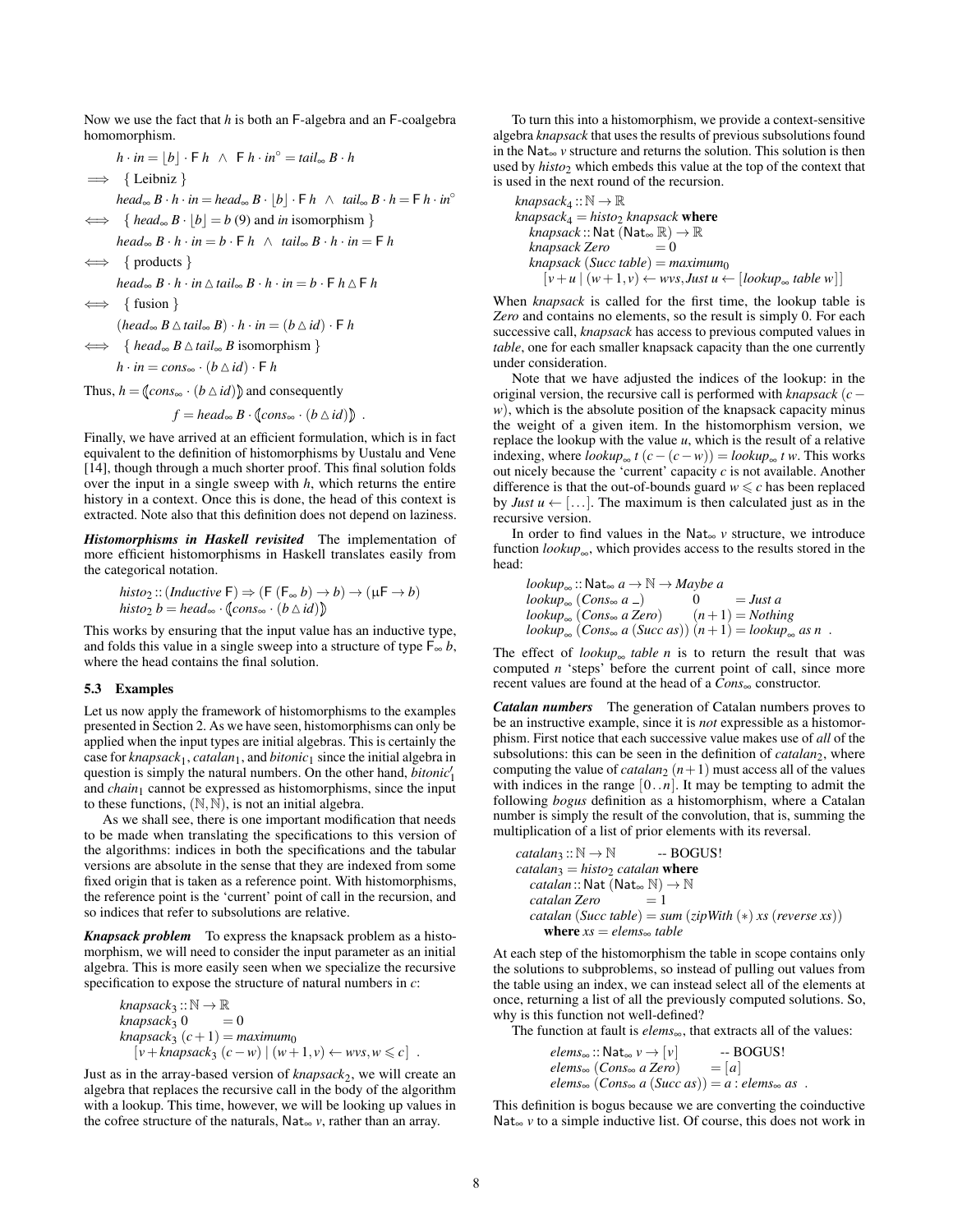general. We shall revisit the Catalan numbers later, and show how they can be expressed as a dynamorphism.

*The bitonic travelling-salesman problem* The specification expressed by *bitonic*<sub>1</sub> is another example where histomorphisms cannot be used in an algorithm where the input type is an initial algebra. The closest we can get is the following definition, which follows directly from the specification. As before, the lookup is performed on a table with a relative index.

 $bitionic_2: \mathbb{N} \to \mathbb{R}$  -- BOGUS! *bitonic*<sub>2</sub> = *histo*<sub>2</sub> *bitonic* where *bitonic* :: Nat  $(\text{Nat}_{\infty} \mathbb{R}) \to \mathbb{R}$ <br>*bitonic Zero* =  $2 * \overline{b_0}$  $= 2 * \overline{p_0 p_1}$ *bitonic* (*Succ table*) = *minimum*  $[u - \overline{p_k p_{k+1}} + \overline{p_k p_{n+2}}]$  $+ sum \left[ \overline{p_i p_{i+1}} \mid i \leftarrow [k+1..n+1] \right] \mid k \leftarrow [0..n],$ *Just*  $u$  ← [*lookup*<sub>∞</sub> *table*  $(n - k)$ ]] where  $n = length_{\infty}$  *table* 

Since the input parameter *n* is not present, this definition makes use of the function *length*∞, but this is unfortunately bogus:

> *length*<sub>∞</sub> :: Nat<sub>∞</sub>  $v \rightarrow Int$  -- BOGUS!<br>*length*<sub>∞</sub> (*Cons*∞ *a* Zero) = 0 *length*<sup>∞</sup> (*Cons*<sup>∞</sup> *a Zero*) = 0  $length_{\infty}$  (*Cons*<sub>∞</sub> *a* (*Succ as*)) = 1+*length*<sub>∞</sub> *as* .

Again, we are handling values with coinductive types incorrectly: this function has no solution when the input is infinite.

The heart of the problem with these examples lies in the fact that we need access to the original parameter to the function, *n*, but this is not available to us. Our attempts to recover this value resort to using bogus functions that are not well-defined when the input is infinite. We will revisit this problem after we introduce dynamorphisms.

## <span id="page-8-0"></span>6. Dynamorphisms

Histomorphisms insist that the input is an element of some initial algebra. Looking back at Section [2](#page-1-0) we note that this is the case for some but not all of the examples: *chain*<sub>1</sub> and *bitonic*<sup> $\prime$ </sup><sub>1</sub>, for instance, take a pair of natural numbers as input. For these examples dynamorphisms come to the rescue. The basic idea is simple, but far reaching:

When we implemented histomorphisms

$$
x \cdot in = a \cdot \mathsf{F} \left( \mathsf{F}_{\infty} \, x \cdot \left[ \text{in}^{\circ} \right] \right) ,
$$

we made most of the fact that *in* has an inverse, turning the algebra on the left into a coalgebra on the right:

$$
x = a \cdot \mathsf{F} \left( \mathsf{F}_{\infty} \, x \cdot \left[ \mathit{in}^{\circ} \right] \right) \cdot \mathit{in}^{\circ} \ .
$$

The idea of dynamorphisms is to replace *in*◦ by a so-called *recursive* coalgebra *c*.

<span id="page-8-3"></span>
$$
x = a \cdot \mathsf{F} \left( \mathsf{F}_{\infty} \, x \cdot \left[ c \right] \right) \cdot c \tag{17}
$$

Loosely speaking, recursiveness guarantees that the equation still has a *unique* solution. We shall say more about recursive coalgebras in Section [7.1.](#page-8-2)

*Remark.* Dynamorphisms were originally introduced in the setting of partial orders and continuous functions with no restriction on the coalgebra *c* [\[10\]](#page-11-1). Under these assumptions [\(17\)](#page-8-3) has only a canonical solution, not a unique solution. We do not wish to go down this route.  $\Box$ 

As with histomorphisms, it is useful to abstract away from the cofree comonad F<sup>∞</sup> and develop the recursion scheme in a more general setting. Before we do so, we record an implementation of this (inefficient) version of dynamorphisms in Haskell.

## *Dynamorphisms in Haskell* The implementation is

 $dyna_1 :: (Function F) \Rightarrow (F (F_{\infty} a) \rightarrow a) \rightarrow (c \rightarrow F c) \rightarrow (c \rightarrow a)$ *dyna*<sub>1</sub>  $a c = x$  where  $x = a \cdot \text{fmap}$  (fmap  $x \cdot [c] \cdot c$ .

As with the definition of *histo*1, this is not efficient, since the intermediary structure is built in exponential time.

# <span id="page-8-1"></span>7. Recursion Schemes From Recursive Coalgebras

Histomorphisms combine an algebra and a coalgebra. For dynamorphisms we have transmogrified the algebra into a coalgebra. Thus, dynamorphisms combine two coalgebras, of which one is a coalgebra for a comonad. As before, the two ingredients are related by a distributive law  $\lambda : F \circ F_{\infty} \to F_{\infty} \circ F$ .



This is essentially the same diagram as in [\(5\)](#page-5-4), only that the arrows previously labelled with *in* and F<sup>∞</sup> *in* have been flipped. There is no established name for the resulting structure. Capretta et al. [\[3\]](#page-11-12) have coined the combination of two coalgebras a λ*-dicoalgebra*. We adopt the terminology, even though this is likely to cause confusion (there are also dialgebras, which are entirely different beasts).

As usual, we postpone a formal introduction of the scheme after we have provided the necessary background.

## <span id="page-8-2"></span>7.1 Background

*Hylomorphisms and recursive coalgebras* A hylomorphism (or algebra-from-coalgebra homomorphism) is a recursion scheme that captures the essence of *divide-and-conquer* algorithms. Such algorithms have three phases: first, a problem is broken into subproblems by a coalgebra  $c: C \to F$  *C*; second, sub-problems are recursively turned into sub-solutions; and finally, sub-solutions are combined by an algebra  $a : F A \rightarrow A$  to form a solution. An arrow  $h: C \rightarrow A$  is a *hylomorphism*,  $h: (C, c) \rightarrow (a, A)$ , if it satisfies

<span id="page-8-4"></span>
$$
h = a \cdot \mathsf{F} \, h \cdot c \tag{18}
$$

A coalgebra  $(C, c)$  is *recursive* (or algebra-initial) if for every algebra  $(a, A)$  there is a unique hylomorphism  $(C, c) \rightarrow (a, A)$ satisfying [\(18\)](#page-8-4). An important recursive coalgebra is  $(\mu F, in^{\circ})$ , which is also the final recursive coalgebra. Thus, using recursive coalgebras allows us to generalize the development of histomorphisms, which are a special case of dynamorphisms where the coalgebra is *in*◦ .

*Dicoalgebras* Let  $\lambda : F \circ N \to N \circ F$  be a distributive law for the endofunctor F over the comonad N. A  $\lambda$ -dicoalgebra  $(X, c, d)$ consists of an F-coalgebra *c* and a coalgebra *d* for the comonad N such that the *pentagonal law* holds:

<span id="page-8-5"></span>
$$
N c \cdot d = \lambda X \cdot F d \cdot c \tag{19}
$$

The pentagonal law [\(19\)](#page-8-5) also has an asymmetric rendering, which identifies the coalgebra *c* as an N-coalgebra homomorphisms.

$$
\begin{array}{ccc}\n\mathsf{F}X & \mathsf{F}d \\
\downarrow & \mathsf{F}(\mathsf{N}X) & X \xrightarrow{c} \mathsf{F}X \\
X & \downarrow \lambda x & d & \downarrow \lambda x \mathsf{F}d \\
d & \mathsf{N}(\mathsf{F}X) & \mathsf{N}X \xrightarrow{\mathsf{N}c} \mathsf{N}(\mathsf{F}X) \\
\mathsf{N}X & \stackrel{\lambda}{\mathsf{N}c} & \mathsf{N}(\mathsf{F}X)\n\end{array} \tag{20}
$$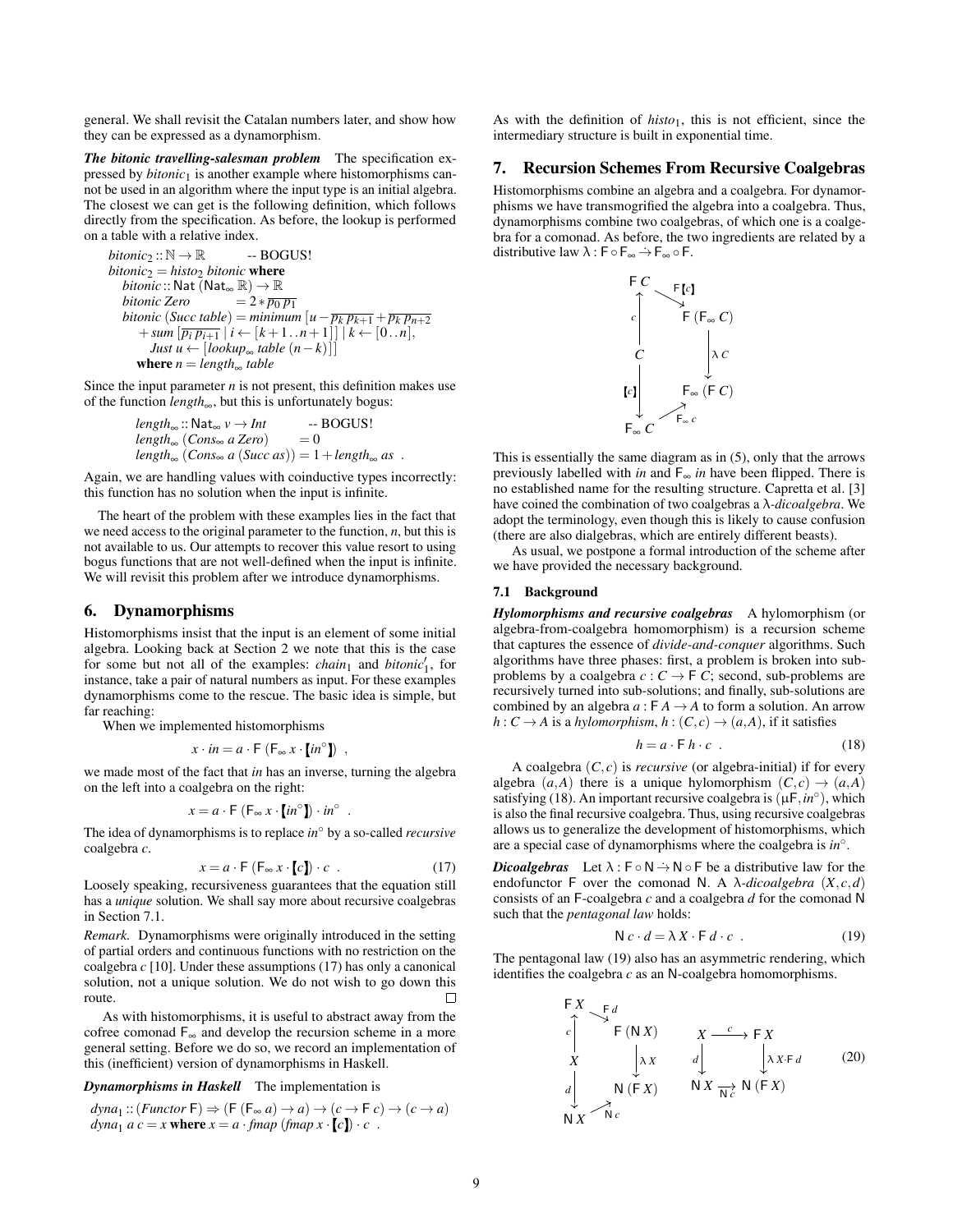### 7.2 Recursion Schemes From Recursive Coalgebras

Let  $\lambda$ :  $F \circ N \to N \circ F$  be a distributive law, and let  $(C, c, d)$  be a λ-dicoalgebra where *c* : *C* → F *C* is recursive. For any (F ∘ N)algebra  $(a, A)$  there is a unique arrow  $f : C \rightarrow A$  such that

<span id="page-9-0"></span>
$$
f = a \cdot \mathsf{F} \left( \mathsf{N} f \cdot d \right) \cdot c \tag{21}
$$

Quite amazingly, everything we said about histomorphisms and recursion schemes from comonads generalizes to this more expressive setting. In particular, there is a 1-1 correspondence between two kinds of hylomorphisms:

$$
f = a \cdot \mathsf{F} h \cdot c \iff h = |a| \cdot \mathsf{F} h \cdot c
$$
,

where  $h = |f| = Nf \cdot d$  is the transpose of *f*. Since the coalgebra *c* is recursive, the equation on the right has a unique solution and hence the original equation [\(21\)](#page-9-0), as shown by Capretta et al. [\[3\]](#page-11-12).

*Dynamorphisms revisited* To show that dynamorphisms are an instance of this scheme, we have to prove that  $c$  and  $c$  form a  $\lambda$ dicoalgebra, where  $\lambda : \mathsf{F} \circ \mathsf{F}_\infty \to \mathsf{F}_\infty \circ \mathsf{F}$ . Like for bialgebras, there is a 1-1 correspondence between *id*-dicoalgebras and λ-dicoalgebras.

<span id="page-9-1"></span>

| $F X$ | $F g$           | $F X$          | $F[g]$                 |      |
|-------|-----------------|----------------|------------------------|------|
| $f$   | $F (F X)$       | $f$            | $F (F_{\infty} X)$     |      |
| $X$   | $\downarrow dX$ | $X$            | $\downarrow \lambda X$ | (22) |
| $s$   | $F (F X)$       | $[s]$          | $F_{\infty} (F X)$     |      |
| $F X$ | $F f$           | $F_{\infty} X$ | $\downarrow \lambda X$ | (22) |

Using this property, the proof that  $(C, c, [c])$  forms a  $\lambda$ -dicoalgebra is a one-liner.

$$
\begin{aligned}\n\mathsf{F}_{\infty} \ c \cdot [\mathsf{c}] &= \lambda \ X \cdot \mathsf{F}[\mathsf{c}] \cdot c \\
&\iff \{ (22) \} \\
\mathsf{F} \ c \cdot c &= id \ X \cdot \mathsf{F} \ c \cdot c\n\end{aligned}
$$

Thus dynamorphisms are indeed an instance of the scheme above. In addition, histomorphisms are also an instance, since they are simply the case where we specialize further and instantiate  $C := \mu F$  and  $c := in^\circ$ .

*Efficiency improvements* First of all, note that  $(|a|, F_{\infty} A, \delta A)$ still forms a λ-bialgebra and that *h* can be seen as an arrow from a λ-dicoalgebra to a λ-bialgebra, see the diagram on the right below.



Again, we leverage the fact that F-coalgebra homomorphisms are in 1-1 correspondence to  $F_{\infty}$ -coalgebra homomorphisms [\(10\)](#page-5-3). The derivation of an efficient implementation of *h* follows the template

laid out in Section [5.2—](#page-5-5)the proof below is even somewhat simpler, even though it establishes a more general result.

$$
h = [a] \cdot F \cdot h \cdot c \wedge tail_{\infty} \cdot h = F \cdot h \cdot c
$$
  
\n
$$
\implies \{ \text{Leibniz} \}
$$
  
\n
$$
head_{\infty} \cdot h = head_{\infty} \cdot [a] \cdot F \cdot h \cdot c \wedge tail_{\infty} \cdot h = F \cdot h \cdot c
$$
  
\n
$$
\iff \{ head_{\infty} \cdot h = a \cdot F \cdot h \cdot c \wedge tail_{\infty} \cdot h = F \cdot h \cdot c
$$
  
\n
$$
\iff \{ \text{products} \}
$$
  
\n
$$
head_{\infty} \cdot h \triangle tail_{\infty} \cdot h = a \cdot F \cdot h \cdot c \triangle F \cdot h \cdot c
$$
  
\n
$$
\iff \{ \text{fusion} \}
$$
  
\n
$$
(head_{\infty} \triangle tail_{\infty}) \cdot h = (a \triangle id) \cdot F \cdot h \cdot c
$$
  
\n
$$
\iff \{ head_{\infty} \triangle tail_{\infty} \text{ isomorphism} \}
$$
  
\n
$$
h = cons_{\infty} \cdot (a \triangle id) \cdot F \cdot h \cdot c
$$

Since *c* is a recursive coalgebra, the last equation has a unique solution.

*Dynamorphisms in Haskell revisited* The translation of this categorical machinery into Haskell is entirely straightforward:

$$
dyna_2 :: (Function F) \Rightarrow (F (\mathbb{F}_{\infty} a) \rightarrow a) \rightarrow (c \rightarrow F c) \rightarrow (c \rightarrow a)
$$
  

$$
dyna_2 a c = head_{\infty} \cdot h \text{ where } h = cons_{\infty} \cdot (a \triangle id) \cdot fmap h \cdot c
$$

#### 7.3 Examples

Dynamorphisms work by constructing an intermediate structure with a coalgebra that stores the history of all subresults. One way to interpret this is that the intermediate structure holds a call stack of previous values that can be referenced. While more elaborate functors are supported by the scheme, using a linear structure such as lists—is a particularly versatile option since we can flatten more complex structures by providing a specific traversal. The base functor for polymorphic nonempty lists has two constructors: one for when there is a single element, and the other to add elements to the list.

**data** List 
$$
v x = Some
$$
  $v \mid Cons v x$   
**instance** Function (List  $v$ ) **where**  
*frapp f* (Some  $v$ ) = Some  $v$   
*frapp f* (Cons  $v x$ ) = Cons  $v$  (f  $x$ )

To query values from this structure, we develop a number of operations. First, we provide an indexing operator that takes a natural number and returns the corresponding value, working back through the hierarchy the given number of times. The interface is very similar to the indexing operator for standard lists.

$$
\begin{array}{lll}\n(!!_{\infty}) :: (Show \ a, Show \ v) \Rightarrow (\text{List } v)_{\infty} \ a \to \mathbb{N} \to a \\
(Cons_{\infty} \ a \ ) & \cdots \ S & = a \\
(Cons_{\infty} \ a \ (Cons \ v \ as)) \ \mathop{!!_{\infty}}\nolimits(n+1) = as \ \mathop{!!_{\infty}}\nolimits n\n\end{array}
$$

Of course we could have defined this to be a total function, returning a value of type *Maybe a* in case the indexing is out of bounds. For our purposes, we use this operator since it reduces clutter in the code that follows.

When more than one value is required at once, and assuming they appear in a contiguous section, it is convenient to make use of the function *take*<sup>∞</sup> *n*, which takes *n* consecutive values from the hierarchy.

$$
take_{\infty}::\mathbb{N} \to (\text{List } v)_{\infty} a \to [a]
$$
  
\n
$$
take_{\infty} 0 = []
$$
  
\n
$$
take_{\infty} (n+1) (Cons_{\infty} a (Some v)) = [a]
$$
  
\n
$$
take_{\infty} (n+1) (Cons_{\infty} a (Cons v as)) = a : take_{\infty} n as
$$

Note that it might be tempting to define a related operator, *drop*<sup>∞</sup> ::  $\mathbb{N} \to (\text{List } v)_{\infty} a \to [a]$ , which drops a given number of values from the hierarchy before returning the values that remain. However, such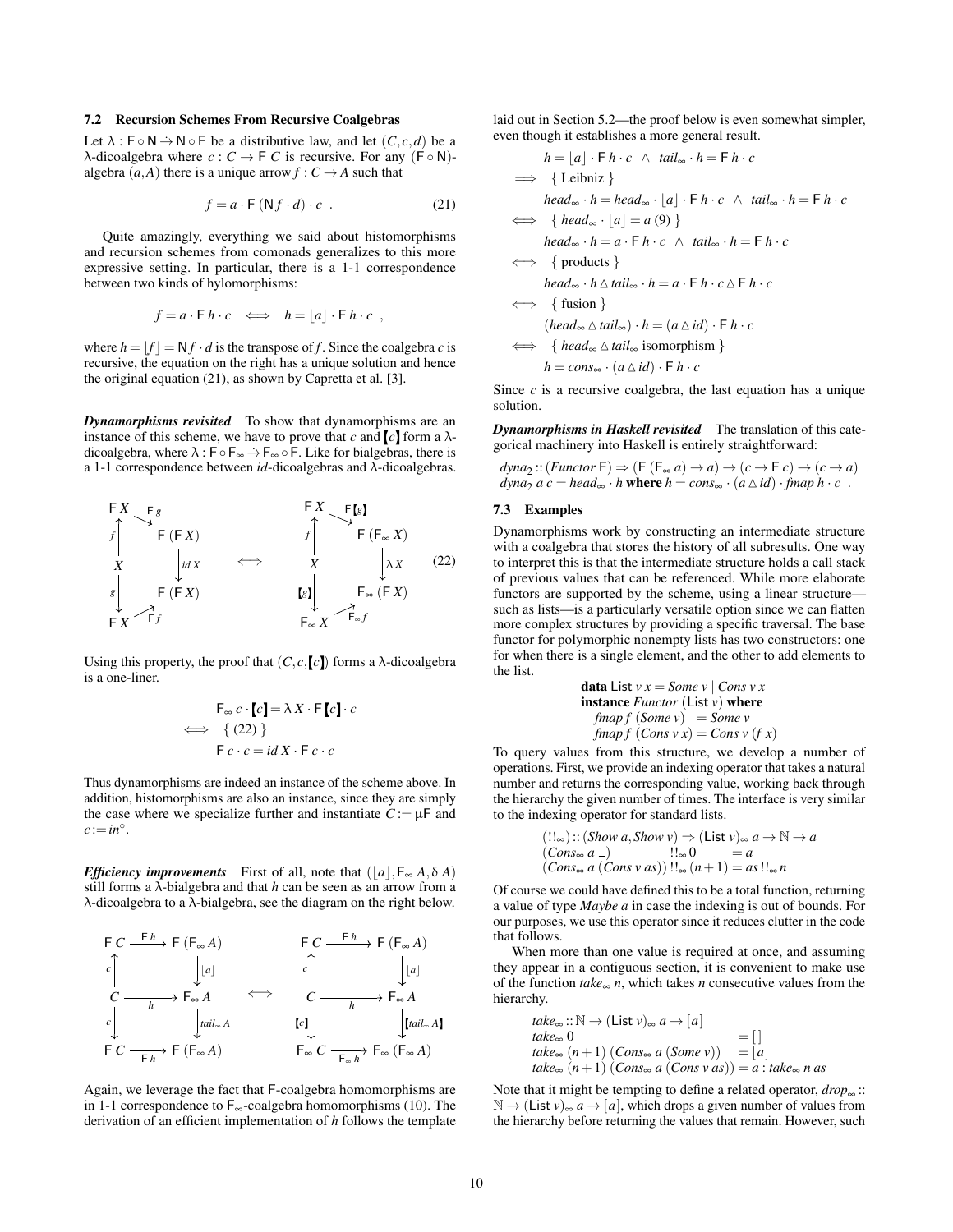a definition would be bogus, since we cannot validly use induction over values of type (List *v*)∞ *v*. The definition of *take*∞, however, is perfectly valid, since are using induction over the natural numbers.

With these basic ingredients in place, we are now ready to define some dynamorphisms.

*Catalan numbers revisited* We now revisit the Catalan numbers, and show how they can be defined in terms of a dynamorphism. The problem we had previously was that there was no means of knowing where in the recursion a call was being made. To store this information, we can define the coalgebra *natural* as follows:

natural::
$$
\mathbb{N} \rightarrow
$$
 (List  $\mathbb{N} \mathbb{N}$ )  
natural 0 = Some 0  
natural (n+1) = Cons (n+1) n.

To validly apply this in a dynamorphism, we must argue that it is a recursive coalgebra. This amounts to showing that when applied recursively this has the halting property [\[1\]](#page-11-13). In this case we observe that in the recursive case, the value  $n+1$  is reduced by 1 at each step.

Using this coalgebra, we can form the following definition:

$$
catalan_4::\mathbb{N} \to \mathbb{N}
$$
  
\n
$$
catalan_4 = dyna_2 \text{ catalan natural where}
$$
  
\n
$$
catalan::List \mathbb{N} ((List \mathbb{N})_{\infty} \mathbb{N}) \to \mathbb{N}
$$
  
\n
$$
catalan (Some 0) = 1
$$
  
\n
$$
catalan (Cons n table) = sum (zipWith (*) xs (reverse xs))
$$
  
\nwhere xs = take<sub>∞</sub> n table .

The key here is that the algebra *catalan* knows about the current depth of its application, which is held in *n*. Thus, the appropriate number of values can be extracted from the table of previous values, and convoluted just as in previous definitions.

*The bitonic travelling-salesman problem revisited* Clearly, using the same technique as in the definition of *catalan*4, we can encode the parameter *n* as a parameter. From here, producing a correct version with a few modifications to *bitonic*<sub>2</sub> is trivial.

For variety, we now discuss a solution that reflects the algorithm described by *bitonic*<sup>'</sup><sub>1</sub>. First we must consider which coalgebra and algebra should be used. The carrier for both of these is already determined by the type of the recursion, and must be  $(N, N)$ . What remains to be decided is the base functor for this computation. A crucial part of the solution involves looking up distances between points, and so it is important to keep track of the current point that is being processed during the recursion steps. Therefore, to store these values, we use a base functor of type List  $(N, N)$ .

Let us consider the coalgebra that constructs the lookup structure. One of the conditions we can impose is that  $i \le j$ , since this formed part of our invariant. With this in consideration, it makes sense that only a triangle of values needs to be computed.

*triangle*<sup>1</sup> ::(N,N) → List (N,N) (N,N) *triangle*<sup>1</sup> (0,0) = *Some* (0,0) *triangle*<sup>1</sup> (0,1) = *Some* (0,1) *triangle*<sup>1</sup> (0,*j*) = *Cons* (0,*j*) (*j*−1,*j*−1) *triangle*<sup>1</sup> (*i*, *j*) = *Cons* (*i*,*j*) (*i*−1,*j*)

To argue that this coalgebra is recursive, we observe that the reverse lexicographic ordering of the pair (*i*,*j*) always decreases, where the relationship with a new pair  $(i',j')$  is given by  $(i,j) > (i',j') \iff$  $j > j' \vee (j == j' \wedge i > i')$ . This strategy of building a triangle stores the coordinates in scope as it goes, since this information becomes vital when applying the algebra. Note that here we have included two

$$
(0,0)
$$
  
\n
$$
(0,1) \rightarrow (1,1)
$$
  
\n
$$
(0,2) \rightarrow (1,2) \rightarrow (2,2)
$$
  
\n
$$
(0,3) \rightarrow (1,3) \rightarrow (2,3) \rightarrow (3,3)
$$

<span id="page-10-0"></span>Figure 2. Coordinate ordering given by *triangle*<sub>2</sub>.

base cases, both of which follow from the recursive definition of the algorithm.

```
bitonic'_{2}::(\mathbb{N},\mathbb{N})\rightarrow\mathbb{R}bitonic\zeta_2 = dyna<sub>2</sub> bitonic triangle<sub>1</sub> where
  bitonic :: List (N, N) ((List (N, N))<sub>∞</sub> R) \rightarrow \mathbb{R}bitonic (Some(0,0)) = 0bitonic (Some (0,1)) = \overline{p_0 p_1}bitonic (Cons (i,j) table)
       | i < j−1 = table !!∞ (j−1) +pj−1 pj
       | i j−1 = minimum
          [table !!∞ (k +j) +pi−k−1 pj
| k ← [0..i−1]]
       |i == j = minimum[table!!_\infty k + \overline{p_{i-k-1}p_j} \mid k \leftarrow [0..i-1]]
```
While this definition has some similarities to the specification in bitonic<sup>'</sup><sub>1</sub>, the indices are clearly quite different. As with histomorphisms, this is because in this definition we no longer have the ability to make references to previously computed values by using absolute indices: all the indexing into the *t* structure is relative to the point of call. This is why the '*otherwise*' clause from the recursive definition has been split into two different cases.

*Chain matrix multiplication* The chain matrix multiplication problem also involves computing a triangle of values, since in the definition of *chain*<sub>1</sub> *i j* we have the invariant that  $i \leq j$ . However, the order in which this triangle is built is different to the definition of *triangle*<sub>1</sub>. For one, we must ensure that  $i \ge 0$ , and furthermore, the access pattern for values in the triangle is somewhat different, since values are instead built from the diagonal to an edge.

triangle<sub>2</sub> :: (N, N) 
$$
\rightarrow
$$
 List (N, N) (N, N)  
triangle<sub>2</sub> (0,0) = Some (0,0)  
triangle<sub>2</sub> (i,j)  
| *i* == *j* = Cons (i,j) (0,j-1)  
| otherwise = Cons (i,j) (i+1,j)

Again, we must argue that this coalgebra is recursive, which is only true when  $i \le j$ . If  $i < j$  then *i* is increased until  $i = j$ . When this is the case,  $i$  is set to 0 and  $j$  is decreased by 1. Thus at any point in the recursion, over the course of at most *j* steps the value will be reduced to  $(0,j-1)$ , and eventually this terminates.

The definition of the algebra of *chain*<sub>3</sub> requires particular attention to the relative indices: the base case is straightforward, but when  $i < j$  we must calculate the offset carefully.

chain<sub>3</sub> :: (N,N) 
$$
\rightarrow
$$
 N  
\nchain<sub>3</sub> = dyn*a*<sub>2</sub> chain triangle<sub>2</sub> where  
\nchain :: List (N,N) ((List (N,N)) $\sim$  N)  $\rightarrow$  N  
\nchain (Some  $\_$ ) = 0  
\nchain (Cons (i,j) table)  
\n $| i = j = 0$   
\n $| i < j = \text{minimum (zipWith (+) } [a_i * a_{k+1} * a_{j+1} +$   
\ntable!! $\sim$  offset k | k ← [i..j - 1]] (take $\sim$  (j - i) table))  
\nwhere offset k = ((j \* (j + 1) - k \* (k + 1)) 'div' 2) - k + j - 1

To understand this definition, we first note that a cell with index  $(i, j)$  is dependent on all the cells that are 'above' and to the 'right', relative to the ordering imposed in *triangle*<sub>2</sub>, as depicted in Figure [2.](#page-10-0)